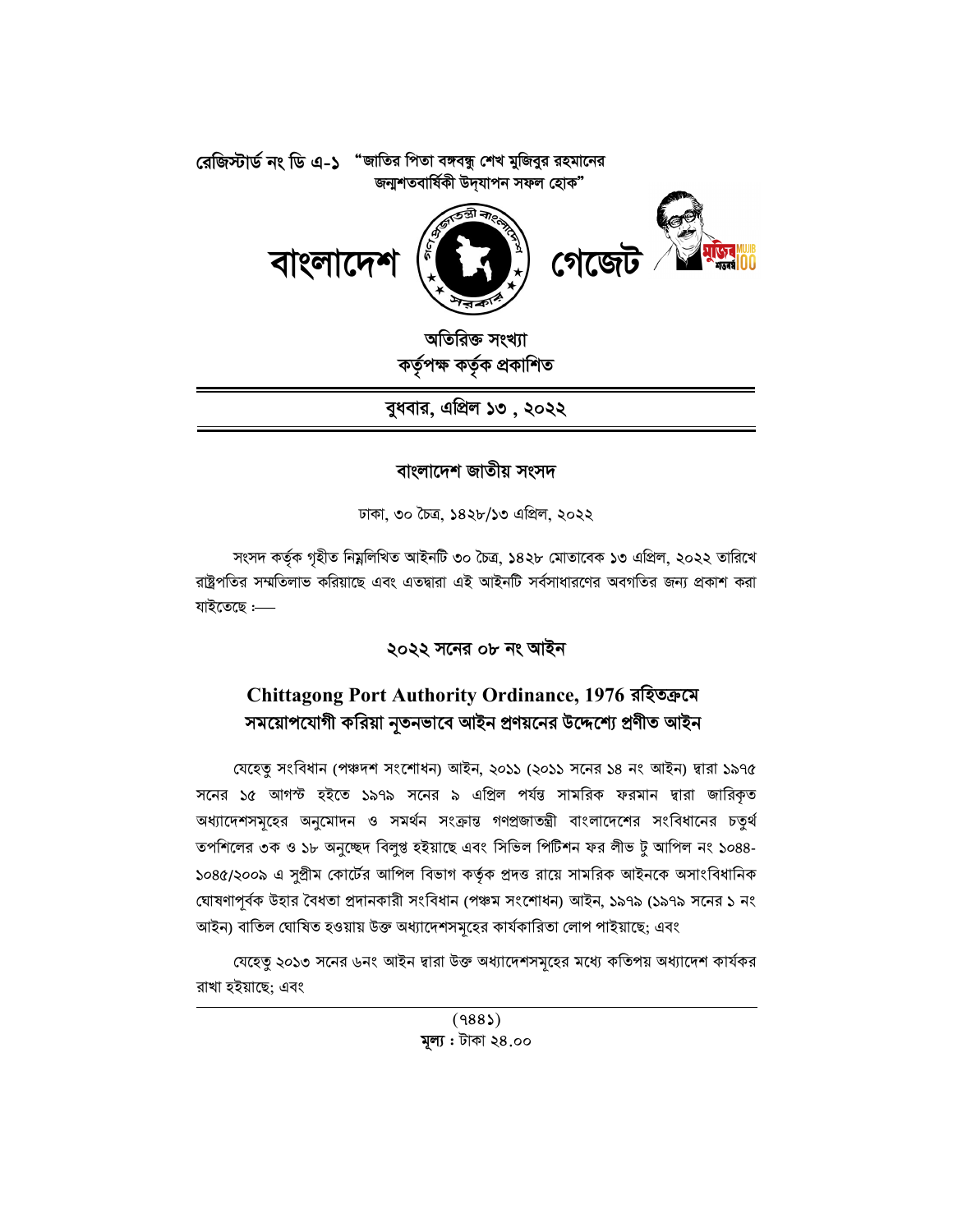যেহেত উক্ত অধ্যাদেশসমহের আবশ্যকতা ও প্রাসজ্ঞিকতা পর্যালোচনা করিয়া আবশ্যক বিবেচিত অধ্যাদেশসমূহ সকল স্টেকহোল্ডার ও সংশ্লিষ্ট সকল মন্ত্রণালয় ও বিভাগের মতামত গ্রহণ করিয়া প্রয়োজনীয় সংশোধন ও পরিমার্জনক্রমে বাংলায় নৃতন আইন প্রণয়ন করিবার জন্য সরকার সিদ্ধান্ত গ্রহণ করিয়াছে; এবং

যেহেতু সরকারের উপরি-বর্ণিত সিদ্ধান্তের আলোকে, Chittagong Port Authority Ordinance, 1976 (Ordinance No. LII of 1976) রহিতক্রমে সময়োপযোগী করিয়া নৃতন আইন প্রণয়ন করা সমীচীন ও প্রয়োজনীয়;

সেহেত এতদ্বারা নিম্নরপ আইন করা হইল:—

#### প্ৰথম অধ্যায়

#### প্ৰারম্ভিক, ইত্যাদি

১। **সংক্ষিপ্ত শিরোনাম ও প্রবর্তন।—(**১) এই আইন চট্টগ্রাম বন্দর কর্তৃপক্ষ আইন, ২০২২ নামে অভিহিত হইবে।

(২) ইহা অবিলম্বে কাৰ্যকর হইবে।

২। সংজ্ঞা—বিষয় বা প্রসঙ্গের পরিপন্থি কোনো কিছু না থাকিলে, এই আইনে—

- 'ইজারা' অর্থ Transfer of Property Act, 1882 (Act No. IV of 1882) এর  $(5)$ section 105 এ সংজ্ঞায়িত "Lease";
- 'কর্তৃপক্ষ' অর্থ ধারা ৪ এর অধীন প্রতিষ্ঠিত চট্টগ্রাম বন্দর কর্তৃপক্ষ (Chittagong  $(5)$ Port Authority);
- (৩) 'কর্মচারী' অর্থে কর্মকর্তাও অন্তর্ভুক্ত হইবে;
- 'ঘাট (wharf)' অৰ্থ পণ্য বোঝাই বা খালাসের জন্য উন্নয়ন করা হইয়াছে এইরূপ  $(8)$ সমুদ্র বা নদীর কোনো তীর বা উপকল বা উহার চারিদিক বা কোনো পার্শ্ব এবং পণ্য বোঝাই বা খালাসের জন্য ব্যবহৃত সমুদ্র বা নদীর তীর এবং তৎসংলগ দেওয়াল;
- 'চেয়ারম্যান' অর্থ কর্তৃপক্ষের চেয়ারম্যান, যিনি বোর্ডেরও চেয়ারম্যান;  $(\delta)$
- 'জাহাজ (vessel)' অৰ্থ যাত্ৰী, পণ্য পরিবহণ, পরিদর্শন, উদ্ধার কার্যে অথবা অন্য  $(\forall)$ কোনো প্রয়োজনে ব্যবহৃত কোনো জাহাজ, নৌকা, বার্জ, র্যাফট, ক্র্যাফট অথবা অন্য যে কোনো ধরনের নৌযান;
- 'টাৰ্মিনাল' অৰ্থ সমুদ্ৰ ও নদী সংশ্লিষ্ট পশ্চাৎ সুবিধাদি সংবলিত এইরূপ কোনো  $(9)$ স্থাপনা যাহাতে জাহাজ নোঙর করা যায়, যেখানে জাহাজ হইতে পণ্য খালাস এবং জাহাজে পণ্য বোঝাই, কন্টেইনারে পণ্য স্টাফিং এবং কন্টেইনার হইতে আনস্টাফিংপর্বক শেডে সংরক্ষণ করা যায় ও পরবর্তীকালে অন্য কোনো যানবাহনে পরিবহনের নিমিত্ত বা আমদানিকারক ও রপ্তানিকারকের চাহিদা অনুযায়ী গন্তব্যস্থলে প্রেরণের ব্যবস্থা গ্রহণ করা যায় :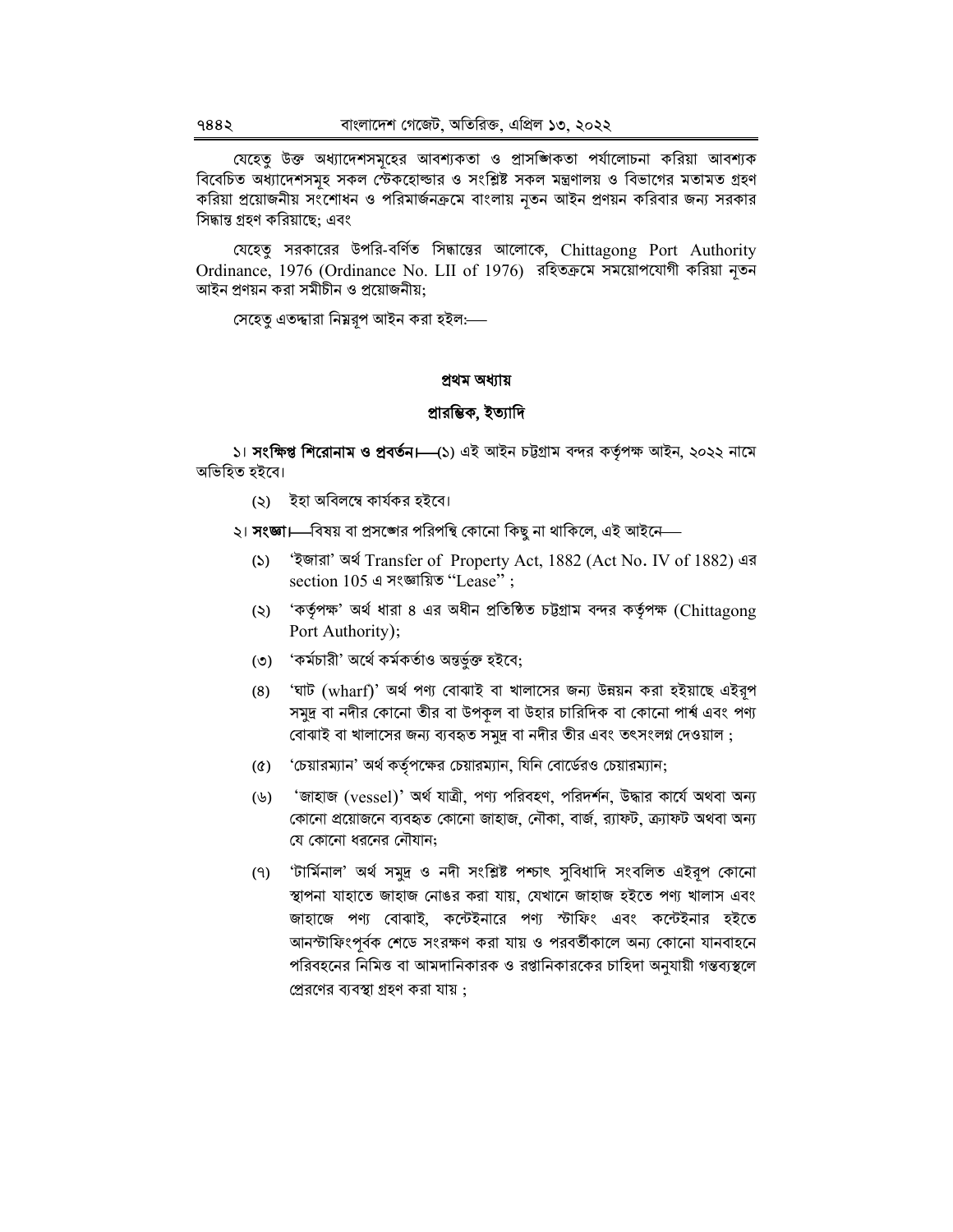- (৮) 'ডক' অৰ্থ বেসিন, কপাটকল (lock), খাল (cut), কি (quay), ঘাট (wharf), পণ্যাগার, রেলপথ এবং ডক সংশ্লিষ্ট অন্যান্য কার্যক্রম ও স্থাপনা :
- (৯) 'তহবিল' অর্থ কর্তৃপক্ষের তহবিল ;
- (১০) 'নোজ্গর স্থান (anchorage)' অর্থ কোনো জাহাজ নোজ্গর করিবার স্থান যেখানে নিরাপদে জাহাজ হইতে পণ্য খালাস, জাহাজে পণ্য বোঝাই করা হয় বা জাহাজ নিরাপদে অবস্থান করে:
- (১১) 'পণ্য' অর্থে যে কোনো ধরনের সামগ্রী, পণ্য দ্রব্য এবং কন্টেইনারও অন্তর্ভুক্ত হইবে;
- (১২) 'পিয়ার (pier)' অর্থে সমুদ্র বা নদী সংলগ্ন যে কোনো ধাপ, সিঁড়ি, অবতরণস্থল, নদী বা সমুদ্রের ভেতর কিছুদূর পর্যন্ত নির্মিত পাটাতন বা জেটি, ভাসমান বার্জ বা পন্টুন এবং যে কোনো সেতু বা সেতু সংলগ্ন স্থাপনাও অন্তৰ্ভুক্ত হইবে;
- (১৩) 'প্ৰবিধান' অৰ্থ এই আইনের অধীন প্ৰণীত প্ৰবিধান:
- (১৪) 'ফৌজদারী কার্যবিধি' অর্থ Code of Criminal Procedure, 1898 (Act No. V of 1898);
- (১৫) 'বন্দর' অর্থ চট্টগ্রাম বন্দর (Chittagong Port);
- (১৬) 'বন্দর পরিচালনা' অর্থ পণ্য বোঝাই বা খালাস, পণ্য গ্রহণ ও হস্তান্তর, জাহাজ নিয়ন্ত্রণ, জাহাজ পরিদর্শন এবং বন্দর চ্যানেল বা বন্দর এলাকার মধ্যে সংশ্লিষ্ট কর্মকাণ্ড:
- (১৭) 'বার্থ' অর্থ এইরূপ কোনো স্থাপনা যাহাতে প্ল্যাটর্ফম, স্টেজ, র্যাম্প, কি, ঘাট থাকে এবং যাহাতে জাহাজ নিরাপদে অবস্থান করিতে পারে ও পণ্য খালাস, বোঝাই, ট্রান্সশিপমেন্ট করা যায়:
- (১৮) 'বিধি' অৰ্থ এই আইনের অধীন প্ৰণীত বিধি:
- (১৯) 'বোর্ড' অর্থ ধারা ৭ এর অধীন গঠিত বোর্ড;
- (২০) 'ভূমি' অর্থে মাটিতে স্থাপিত দালান বা তৎসংলগ্ন স্থাপনা, নদীর চরসহ সর্বোচ্চ জোয়ার রেখার নিম্নের নদীর তলদেশও অন্তর্ভূক্ত হইবে;
- (২১) 'মান্টার' অর্থ জাহাজের ক্ষেত্রে পাইলট বা পোতাশ্রয় মান্টার (harbor master) ব্যতীত, জাহাজ পরিচালনার নিমিত্ত দায়িত্বপ্রাপ্ত বা জাহাজ নিয়ন্ত্রণকারী ব্যক্তি;
- (২২) 'মালিক' অর্থে পণ্যের ক্ষেত্রে, কনসাইনার, কনসাইনি, জাহাজীকারক (shipper) বা জাহাজের প্রতিনিধি এবং বিক্রয়, সংরক্ষণ, জাহাজীকরণ, খালাস বা অপসারণ কার্যে নিয়োজিত ব্যক্তি বা প্রতিষ্ঠান এবং জাহাজের ক্ষেত্রে, জাহাজের আংশিক মালিক, চার্টারার, কনসাইনি ও বন্ধক গ্রহীতাও অন্তর্ভূক্ত হইবে;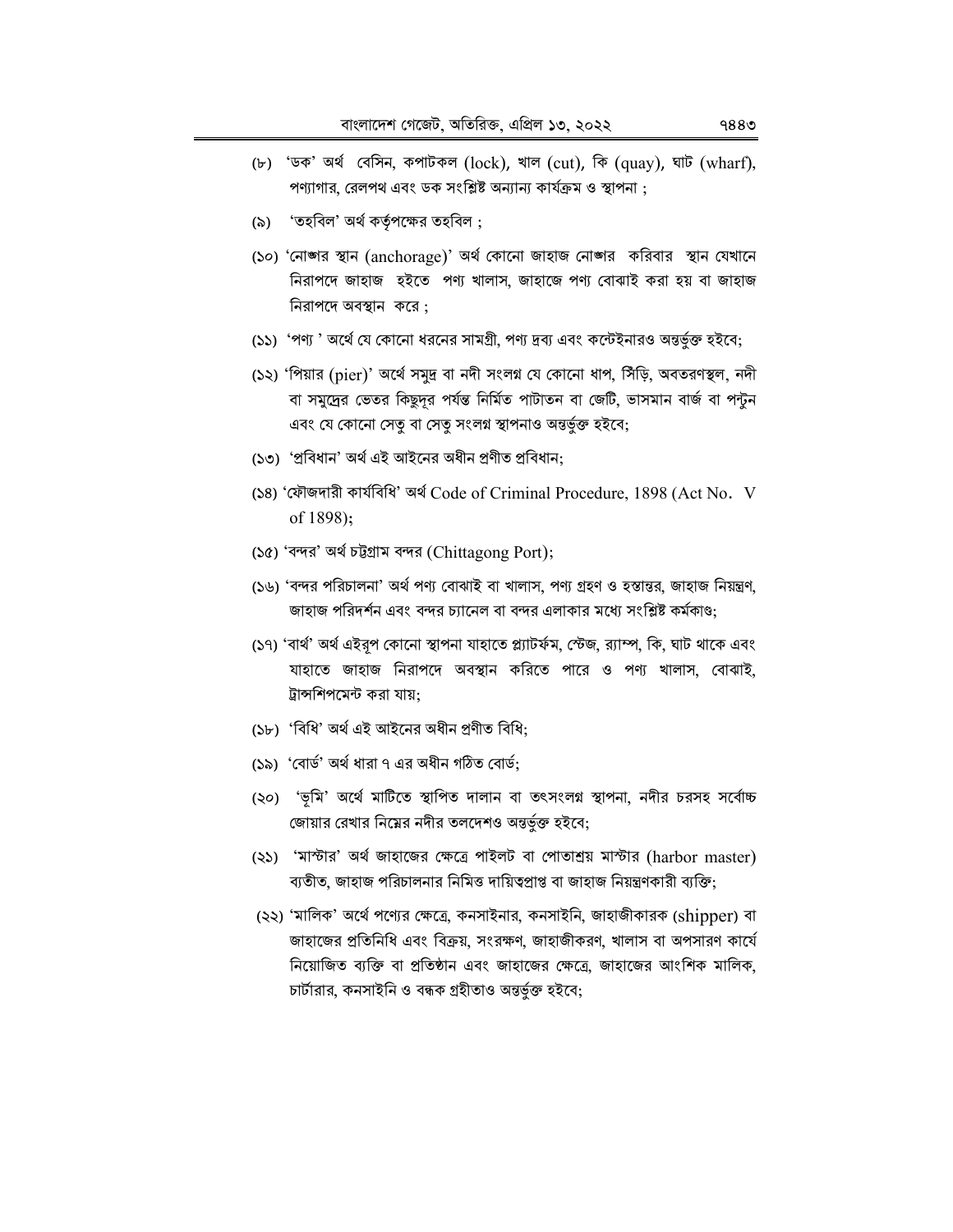- (২৩) 'সদস্য' অর্থ কর্তৃপক্ষের সদস্য, যাহারা বোর্ডেরও সদস্য; এবং
- (২৪) 'সর্বোচ্চ জোয়ার রেখা (high watermark)' অর্থ বৎসরের যে কোনো মৌসুমে বা ঋতৃতে স্বাভাবিক ভরা জোয়ারের সময় পানির সর্বোচ্চ অবস্থানের চিহ্নিত বা অজ্ঞিত লাইন।

া বন্দর সীমানা। (১) এই আইনের উদ্দেশ্য পুরণকল্লে, Chittagong Port Authority Ordinance, 1976 (Ordinance No. LII of 1976) এর অধীন, সরকার কর্তৃক সরকারি গেজেটে প্রজ্ঞাপন দ্বারা নির্ধারিত limits of Chittagong Port, চউগ্রাম বন্দরের সীমানা (limits of Chittagong Port) হিসাবে গণ্য হইবে এবং উহা এইরপে বহাল থাকিবে যেন উহা এই আইনের অধীন নির্ধারিত হইয়াছে এবং সরকার, সময় সময়, অনুরূপ প্রজ্ঞাপন দ্বারা উক্ত সীমানা পরিবর্তন বা পরিবর্ধন করিতে পারিবে।

(২) উপ-ধারা (১) এ উল্লিখিত বন্দর সীমানা, বন্দর অভিমুখী জাহাজ চলাচল পথ ও বহিঃনোজ্ঞারের যে কোনো অংশে অথবা সমুদ্র, নদী, তীর, পাড় বা সংলগ্ন ভূমির যে কোনা অংশে বর্ধিত করা যাইতে পারে এবং জাহাজ চলাচল, নৌপরিবহন, পণ্য উঠানামা, জাহাজের নিরাপত্তা অথবা বন্দর, নদী বা নৌচলাচল পথের সুশাসন, উন্নয়ন বা রক্ষণাবেক্ষণের জন্য জনস্বার্থে স্থাপিত যে কোনো ধরনের ডক, পিয়ার, শেড বা অন্য কোনো স্থাপনা এবং ব্যক্তি মালিকানাধীন সম্পত্তির অধিকার সংরক্ষণ সাপেক্ষে, সর্বোচ্চ জোয়ার রেখার (high watermark) ৫০ (পঞ্চাশ) মিটারের (metre) মধ্যকার তীর, পাড় বা সংলগ্ন ভূমিও উক্ত সীমানায় অন্তর্ভুক্ত করা যাইতে পারে।

(৩) নদী শাসন, সংরক্ষণ, খনন বা অন্য কোনো ভৌত কারণে বন্দর সীমানার মধ্যে কোনো ভূমি বা চর সৃষ্টি হইলে, বিদ্যমান অন্য কোনো আইনে যাহা কিছুই থাকুক না কেন, উক্ত ভূমি বা চর কর্তৃপক্ষের উপর ন্যস্ত হইবে।

### দ্বিতীয় অধ্যায়

## কৰ্তৃপক্ষ প্ৰতিষ্ঠা, কমিটি, ইত্যাদি

8। কর্তৃপক্ষ প্রতিষ্ঠা—(১) এই আইনের উদ্দেশ্য পূরণকল্পে, Chittagong Port Authority Ordinance, 1976 (Ordinance No. LII of 1976) এর অধীন প্রতিষ্ঠিত Chittagong Port Authority, চউগ্ৰাম বন্দৰ কৰ্তৃপক্ষ (Chittagong Port Authority) নামে অভিহিত হইবে এবং এইরপে বহাল থাকিবে যেন উহা এই আইনের অধীন প্রতিষ্ঠিত হইয়াছে।

(২) কর্তৃপক্ষ একটি সংবিধিবদ্ধ সংস্থা হইবে এবং ইহার স্থায়ী ধারাবাহিকতা ও একটি সাধারণ সীলমোহর থাকিবে এবং সরকারের পূর্বানুমোদনক্রমে, ইহার স্থাবর ও অস্থাবর উভয় প্রকার সম্পত্তি অর্জন করিবার, অধিকারে রাখিবার এবং হস্তান্তর করিবার ক্ষমতা থাকিবে এবং কর্তৃপক্ষ উহার নিজ নামে মামলা দায়ের করিতে পারিবে এবং উক্ত নামে উহার বিরুদ্ধেও মামলা দায়ের করা যাইবে।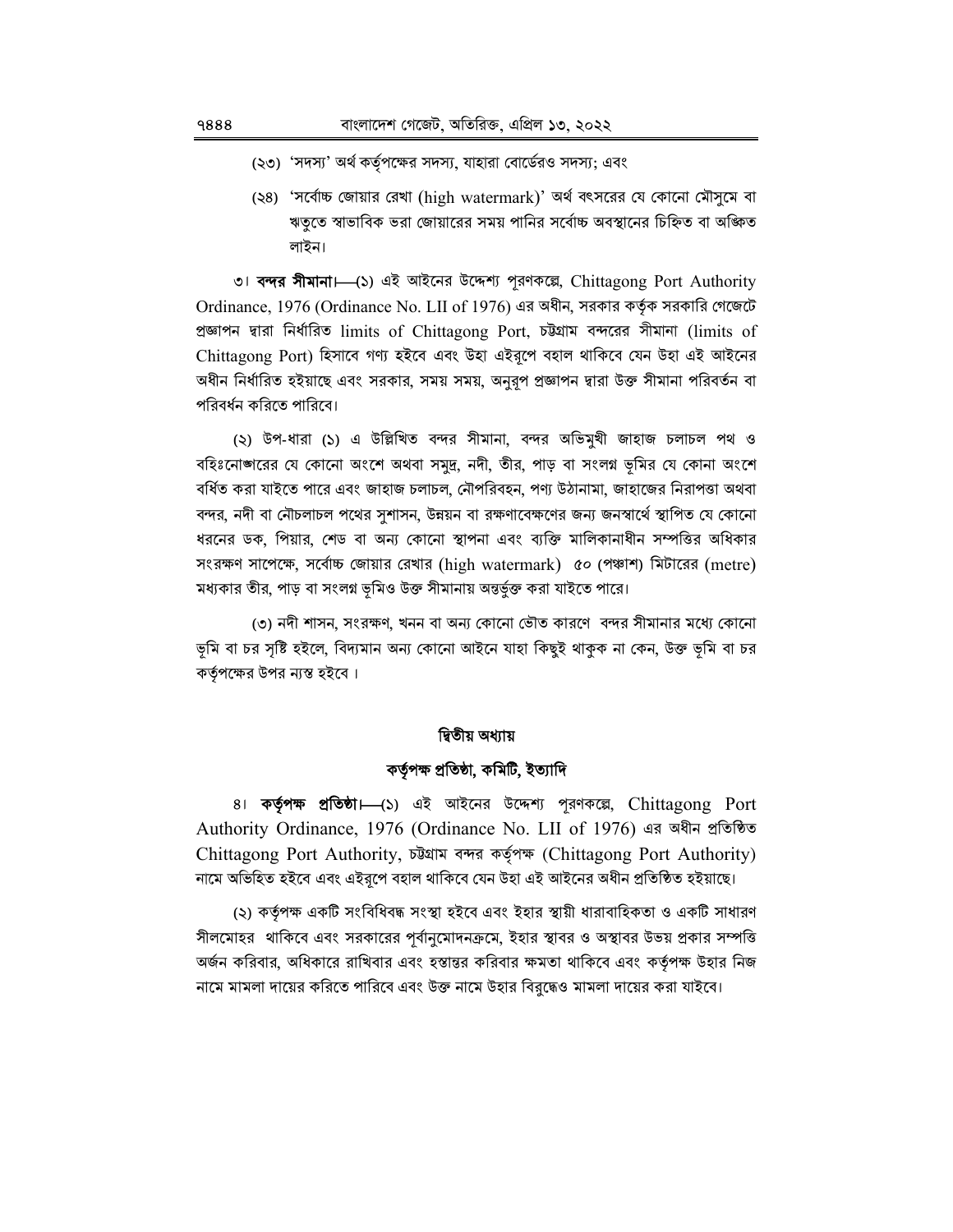৫। কর্তৃপক্ষের কার্যালয়। (১) কর্তৃপক্ষের প্রধান কার্যালয় চট্টগ্রাম জেলায় অবস্থিত হইবে।

(২) কর্তৃপক্ষ, প্রয়োজন মনে করিলে, সরকারের পূর্বানুমোদনক্রমে, বাংলাদেশের যে কোনো স্থানে ইহার শাখা কার্যালয় স্থাপন করিতে পারিবে।

৬। **পরিচালনা ও প্রশাসন।—(১**) কর্তৃপক্ষের পরিচালনা ও প্রশাসন একটি বোর্ডের উপর ন্যস্ত থাকিবে এবং কর্তৃপক্ষ যে সকল ক্ষমতা প্রয়োগ ও কার্যসম্পাদন করিতে পারিবে বোর্ডও সেই সকল ক্ষমতা প্রয়োগ ও কার্যসম্পাদন করিতে পারিবে।

(২) বোর্ড উহার ক্ষমতা প্রয়োগ ও কার্যাবলি সম্পাদনের ক্ষেত্রে সরকার কর্তৃক সময় সময় প্রদত্ত নির্দেশনা অনুসরণ করিবে ।

৭। **বোর্ড গঠন, ইত্যাদি।—**(১) বোর্ড একজন চেয়ারম্যান এবং অনধিক ৪(চার) জন সদস্যের সমন্বয়ে গঠিত হইবে।

(২) চেয়ারম্যান কর্তৃপক্ষেরও চেয়ারম্যান এবং সদস্যগণ কর্তৃপক্ষেরও সদস্য হইবেন এবং সরকার কর্তৃক নির্ধারিত মেয়াদে ও শর্তাধীনে কর্তৃপক্ষের সার্বক্ষণিক কর্মকর্তা হিসাবে নিযুক্ত হইবেন।

(৩) চেয়ারম্যান, কর্তৃপক্ষের প্রধান নির্বাহী হইবেন।

(৪) সদস্যগণের নিয়োগের তারিখ হইতে তাহাদের জ্যেষ্ঠতা নির্ধারিত হইবে:

তবে শর্ত থাকে যে, একই দিবসে নিয়োগের ক্ষেত্রে বয়সের ভিত্তিতে জ্যেষ্ঠতা নির্ধারিত হইবে।

(৫) চেয়ারম্যানের পদ শূন্য হইলে বা অনুপস্থিতি, অসুস্থতা বা অন্য কোনো কারণে চেয়ারম্যান দায়িত্ব পালনে অসমর্থ হইলে, শূন্য পদে নবনিযুক্ত চেয়ারম্যান কার্যভার গ্রহণ না করা পর্যন্ত বা চেয়ারম্যান পুনরায় স্বীয় দায়িত্ব পালনে সমর্থ না হওয়া পর্যন্ত জ্যেষ্ঠ সদস্য চেয়ারম্যানের দায়িত্ব পালন করিবেন।

(৬) চেয়ারম্যান ও সদস্যগণ এই আইনের অধীন অর্পিত দায়িত্ব পালন করিবেন।

৮। বোর্ডের সভা।—(১) এই ধারার অন্যান্য বিধানাবলি সাপেক্ষে, বোর্ড উহার সভার কার্যপদ্ধতি নিৰ্ধারণ করিতে পারিবে।

(২) বোর্ডের সভা চেয়ারম্যান কর্তৃক নির্ধারিত সময় ও স্থানে অনুষ্ঠিত হইবে:

তবে শর্ত থাকে যে, প্রতি ২ (দুই) মাসে বোর্ডের অন্যূন একটি সভা অনুষ্ঠিত হইবে।

(৩) বোর্ডের সভায় কোরামের জন্য অন্যুন ২ (দুই) জন সদস্যের উপস্থিতির প্রয়োজন হইবে।

(৪) চেয়ারম্যান বোর্ডের সকল সভায় সভাপতিত্ব করিবেন এবং তাহার অনুপস্থিতিতে জ্যেষ্ঠ সদস্য উক্ত সভায় সভাপতিত্ব করিবেন।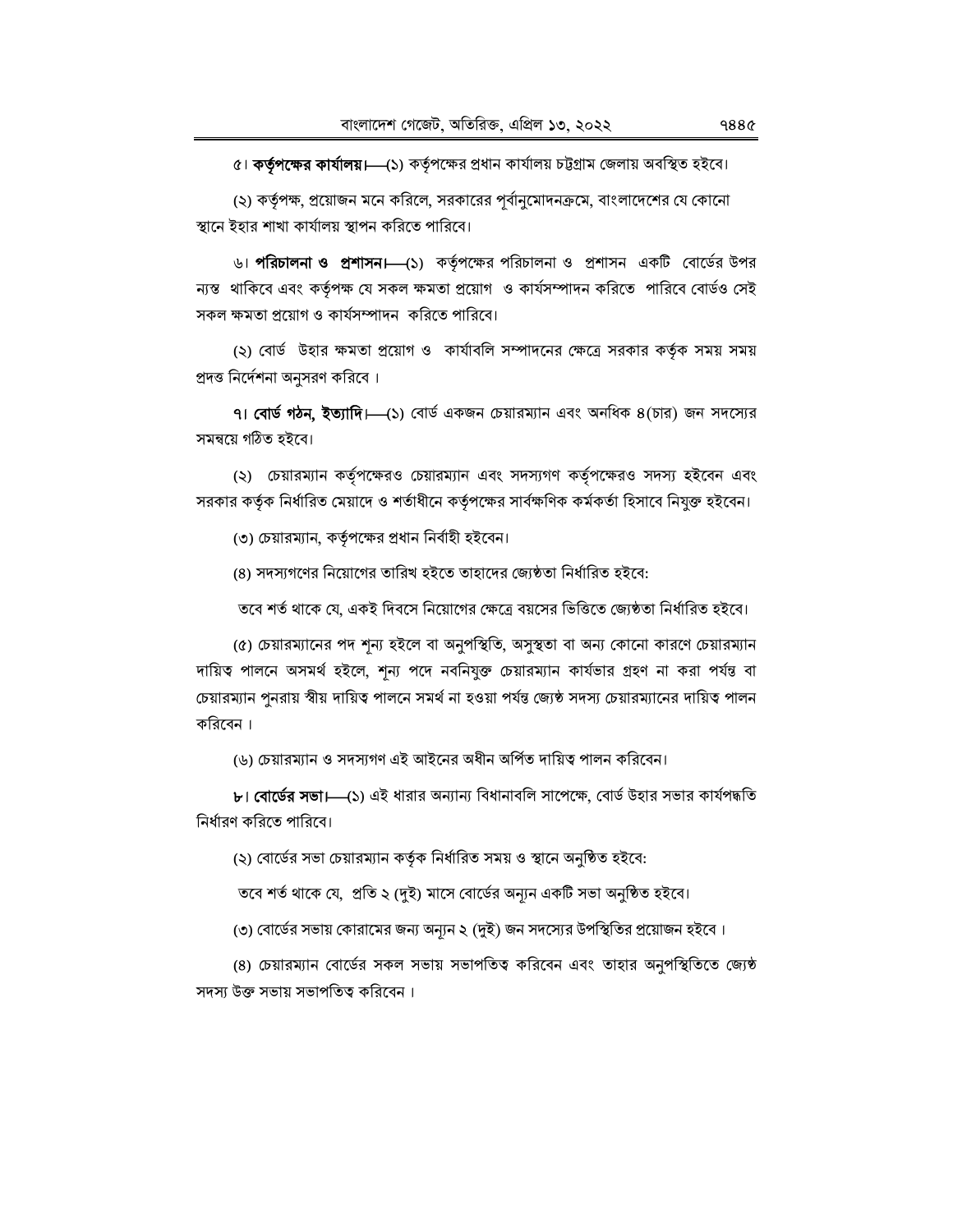(৫) বোর্ড সভায় প্রত্যেক সদস্যের একটি করিয়া ভোট থাকিবে এবং সম-সংখ্যক ভোটের ক্ষেত্রে সভাপতি অথবা সভাপতি হিসাবে দায়িত্ব পালনরত ব্যক্তি একটি দ্বিতীয় বা নির্ণায়ক ভোট দান করিতে পারিবেন।

(৬) কোনো সুনির্দিষ্ট বিষয়ে মতামত, বক্তব্য, তথ্য বা ব্যাখ্যা উপস্থাপনের উদ্দেশ্যে চেয়ারম্যান সংশ্লিষ্ট বিষয়ে বিশেষজ্ঞ কোনো ব্যক্তিকে সভায় আমন্ত্ৰণ জানাইতে পারিবেন এবং আমন্ত্ৰিত ব্যক্তি সভায় তাহার মতামত, বক্তব্য বা ব্যাখ্যা উপস্থাপন করিতে পারিবেন:

তবে শর্ত থাকে যে, সভায় আমন্ত্রিত ব্যক্তির ভোট প্রদানের ক্ষমতা থাকিবে না।

(৭) বোর্ডের কোনো কার্য বা কার্যধারা কেবল বোর্ডের কোনো সদস্য পদে শন্যতা বা বোর্ড গঠনে ত্রুটি থাকিবার কারণে অবৈধ হইবে না এবং তৎবিষয়ে কোনো প্রশ্নও উত্থাপন করা যাইবে না।

৯। **কমিটি গঠন।**—কর্তৃপক্ষ, উহার দায়িত্ব পালনে সহায়তা প্রদানের জন্য, প্রয়োজনবোধে, উহার যে কোনো সদস্য, কর্মকর্তা বা অন্য কোনো ব্যক্তির সমন্বয়ে প্রয়োজনীয় সংখ্যক কমিটি গঠন এবং এইরূপ কমিটির দায়িত্ব ও কার্যধারা নির্ধারণ করিতে পারিবে।

### তৃতীয় অধ্যায়

# কর্তৃপক্ষের ক্ষমতা, দায়িত্ব ও কার্যাবলি

১০। কর্তৃপক্ষের ক্ষমতা ও দায়িত্ব। (১) কর্তৃপক্ষ, এই আইনের বিধানাবলি সাপেক্ষে, উহার কার্যাবলি সুষ্ঠভাবে সম্পাদনের নিমিত্ত প্রয়োজনীয় সকল ক্ষমতা প্রয়োগ করিতে পারিবে।

(২) উপ-ধারা (১) এ বর্ণিত ক্ষমতার সামগ্রিকতাকে ক্ষুণ্ণ না করিয়া কর্তৃপক্ষ নিম্নবর্ণিত যে কোনো ক্ষমতা প্রয়োগ করিতে পারিবে, যথা:—–

- (ক) বন্দর সীমানার মধ্যে ডক, মুরিং, পিয়ার, বার্থ, জেটি, ইয়ার্ড, টার্মিনাল, সিএফএস, শেড, ওভার পাস, আন্ডার পাস, টানেল, স্ত্রইস গেইট, সেতু, রাস্তা, ভবন, রেলপথ, নালা, ছাদ, কালভার্ট, বেড়া, প্রবেশপথ, নির্মাণ, স্থাপন, মেরামত, রক্ষণাবেক্ষণ এবং পরিচালনা :
- (খ) বিদ্যুৎ, গ্যাস, পানি, টেলিফোন সরবরাহ লাইন সংক্রান্ত স্থাপনা নির্মাণ, উপকেন্দ্রের যন্ত্রপাতি স্থাপন, মেরামত, রক্ষণাবেক্ষণ এবং পরিচালনা, বিদ্যুৎ ও পানি উৎপাদন কেন্দ্র নির্মাণ, যন্ত্রপাতি স্থাপন, মেরামত, রক্ষণাবেক্ষণ এবং পরিচালনা;
- (গ) বন্দর সীমানার মধ্যে গ্রাহকগণের নিকট জ্বালানি, বিদ্যুৎ, পানি, গ্যাস, ইন্টারনেট ও টেলিকমিউনিকেশন সার্ভিস মূল্যপ্রদান সাপেক্ষে প্রদান;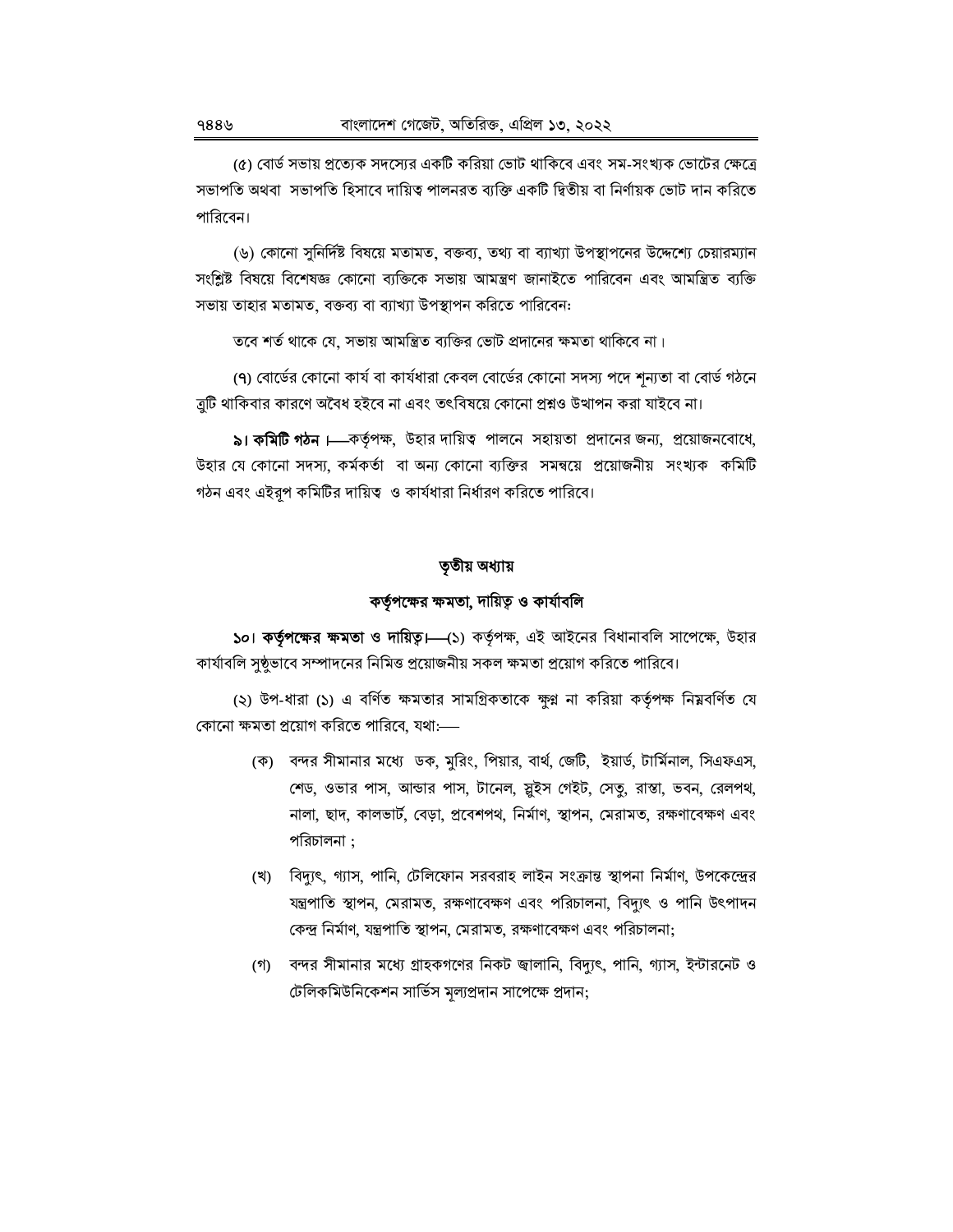- (ঘ) বন্দর সীমানার মধ্যে যাত্রী, যানবাহন এবং পণ্য পরিবহনের উদ্দেশ্যে জাহাজ ও ফেরি সংগ্ৰহ, মেরামত, সংরক্ষণ এবং পরিচালনা:
- (ঙ) জাহাজ হইতে পণ্য নামানো, জাহাজিকরণ বা অন্য কোনো কারণে পণ্য পরিবহন, গ্রহণ, পরিচালনা এবং সংরক্ষণের উদ্দেশ্যে রেলওয়ে, ওয়্যারহাউজ, শেড, ইঞ্জিন, ক্রেন, স্কেলস (scales) এবং অন্যান্য যন্ত্রপাতি নির্মাণ, সংগ্রহ, রক্ষণাবেক্ষণ, মেরামত, সংরক্ষণ এবং পরিচালনা;
- (চ) জলমগ্ন অবস্থা হইতে নদীর তীর, চর বা তলদেশ উদ্ধার, ভরাট, খনন, ঘেরাও বা বেড়া নিৰ্মাণ:
- (ছ) জাহাজের বার্থিং (berthing) ও পণ্য বোঝাই এবং খালাসের জন্য প্রয়োজনীয় স্থাপনা ও আনুষজ্ঞিক যন্ত্রপাতি তৈরি, সংগ্রহ, মেরামত, রক্ষণাবেক্ষণ এবং পরিচালনা;
- (জ) জাহাজ এবং উহাতে রক্ষিত জীবন ও সম্পদ রক্ষার্থে এবং জাহাজের নিরাপদ বার্থিং (berthing) এবং ড়বন্ত জাহাজ বা সম্পদ উদ্ধারকল্পে উপযুক্ত জাহাজ (vessel), যন্ত্রপাতি, যানবাহন সংগ্রহ, মেরামত, রক্ষণাবেক্ষণ এবং পরিচালনা;
- (ঝ) জাহাজে জ্বালানি বা পানি সরবরাহ:
- (ঞ) বন্দরের বিভিন্ন স্থাপনা, জেটি, ইয়ার্ড, টার্মিনাল, বার্থ, শেড, সিএফএস এর অগ্নি নিরাপত্তাসহ সামগ্রিক নিরাপত্তা বিষয়ে ব্যবস্থা গ্রহণ:
- (ট) এই আইনের উদ্দেশ্য পরণকল্পে, কর্তৃপক্ষ কর্তৃক কোনো কিছু অর্জন, ভাড়া, ক্রয়, নির্মাণ, স্থাপন, তৈরি, পরিচালনা, রক্ষণাবেক্ষণ এবং মেরামত:
- (ঠ) বন্দর বা বন্দর সংলগ্ন এলাকার সর্বোচ্চ জোয়ার রেখার (high watermark) উপর বা নীচ যাহাই হউক, ডক বা অন্য কোনো স্থাপনা নিৰ্মাণ এবং অন্যান্য কাৰ্যাদি নিয়ন্ত্রণ:
- (ড) বন্দরে পণ্য বোঝাই ও খালাস বা ওয়্যারহাউজ এবং ইয়ার্ডে পণ্য সংরক্ষণ করিবার জন্য বা ভেসেলের বাজ্ঞারিং এর জন্য প্রয়োজনীয় সুবিধাদি সরবরাহ নিশ্চিতকরণ;
- (ঢ) বন্দর বা সংলগ্ন এলাকার প্রতিবন্ধকতা, অবৈধ দখল ও কর্মকাণ্ড প্রতিরোধ এবং অবৈধ নিৰ্মাণাদি অপসারণ:
- (ণ) বন্দর সীমানার মধ্যে Customs Act, 1969 (Act No.IV of 1969) এর অধীন লাইসেন্স প্রাপ্ত প্রতিনিধিগণের কার্যক্রম নিয়ন্ত্রণ:
- (ত) বন্দরের প্রয়োজনে উহার অবকাঠামো নির্মাণ, ব্যবস্থাপনা, পরিচালনা এবং রক্ষণাবেক্ষণের জন্য সরকারি বিধি-বিধান অনুসরণক্রমে কোনো ব্যক্তি বা প্রতিষ্ঠানকে ঠিকাদার হিসাবে নিয়োগ প্রদান :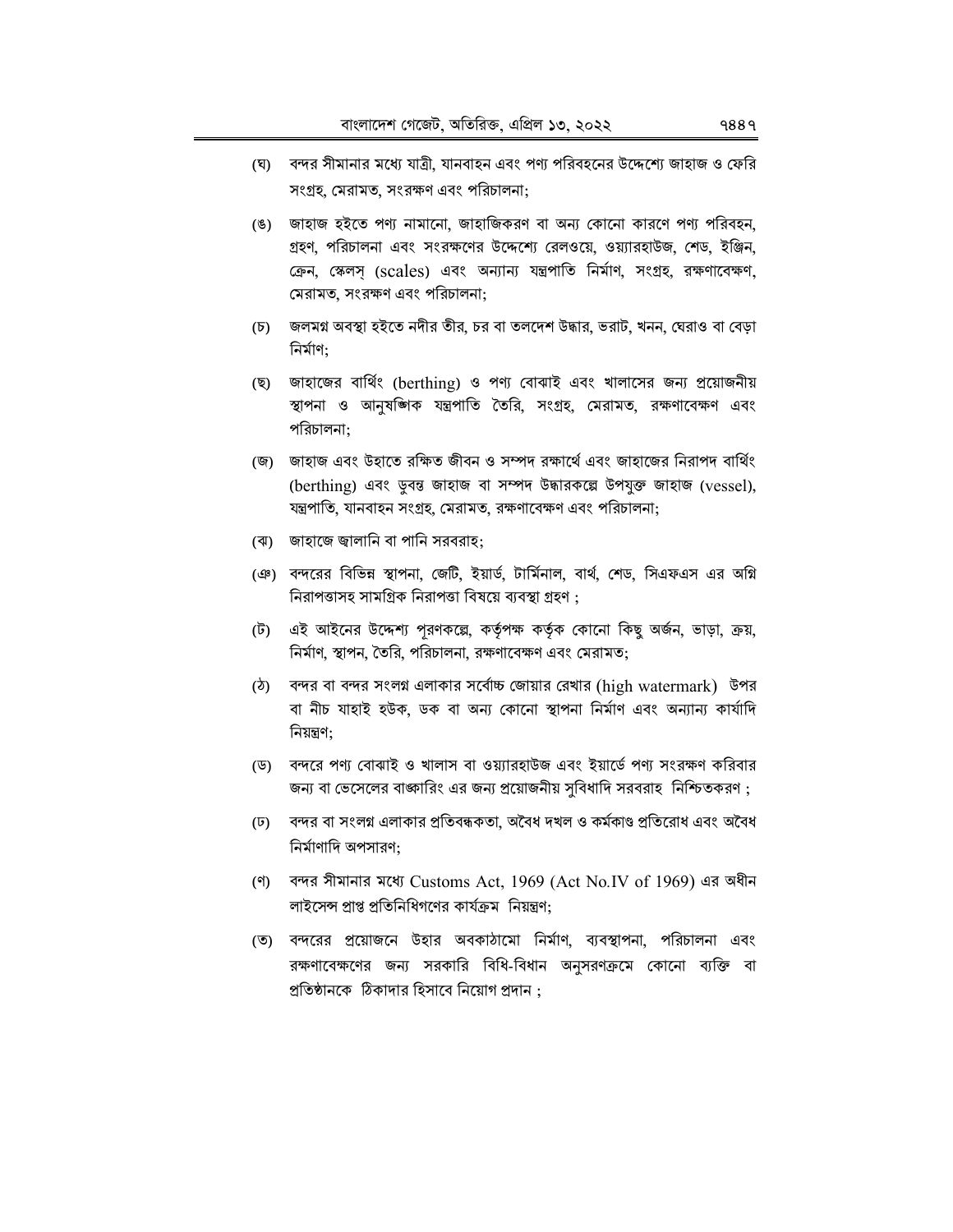- (থ) এই আইনের উদ্দেশ্য পুরণকল্লে, যে কোনো ধরনের চুক্তি, বন্ড বা অনুরূপ আইনগত দলিলাদি সম্পাদন:
- (দ) নিরাপদ নৌচলাচল ও বন্দর সীমানায় চ্যানেলের নাব্যতা রক্ষার্থে ও রক্ষণাবেক্ষণের উদ্দেশ্যে প্রয়োজন অনুযায়ী নদী খনন, বালি, মাটি, পাথর উত্তোলন এবং নদী সংরক্ষণের জন্য ট্রেনিং ওয়ালসহ অন্যান্য প্রয়োজনীয় স্থাপনা নির্মাণ, ড্রেজার, বয়া, বাতি ও লাইট হাউস স্থাপন, যন্ত্রপাতি সংগ্রহ, মেরামত, রক্ষণাবেক্ষণ ও পরিচালনা ;
- (ধ) নদীর গতিপথ ও নাব্যতা রক্ষার্থে জরিপ, গবেষণা, পরিবীক্ষণ এবং কারিগরি গবেষণা বা কর্তৃপক্ষের প্রয়োজনে অন্য কোনো সংস্থা, প্রতিষ্ঠান বা বিশেষজ্ঞ দ্বারা কারণ অন্বেষণ, পরিবীক্ষণ বা কারিগরি গবেষণায় সহযোগিতা গ্রহণ;
- (ন) চ্যানেল খনন, ঢেউ প্রতিরোধক নির্মাণ, জেটি, বার্থ, টার্মিনাল, ইয়ার্ড, শেড এবং সিএফএস এর স্থান ও স্থাপনা নির্মাণ এবং বন্দর রক্ষণাবেক্ষণের জন্য নদী শাসন ও সংরক্ষণের প্রয়োজনীয় কর্মকাণ্ড সম্পাদন:
- (প) বন্দর সংশ্লিষ্ট কোনো কাজের জন্য যে কোনো স্থানীয়, বিদেশি বা সরকারি সংস্থার নিকট হইতে পরামর্শ ও সহযোগিতা গ্রহণ;
- উন্নয়ন ও পরিচালনার জন্য কোনো প্রতিষ্ঠিত দেশি বা বিদেশি (ফ) বন্দর অভিজ্ঞতাসম্পন্ন বন্দর কর্তৃপক্ষ বা সংস্থার সহিত সহযোগী বন্দরের (সিন্টার পোর্ট) সম্পর্ক স্থাপন, সমঝোতা স্মারক বা অনুরূপ আইনগত দলিলাদি স্বাক্ষর;
- (ব) রক্ষণাবেক্ষণ ও মেরামতের উদ্দেশ্যে প্রয়োজন মনে করিলে, বন্দর স্থাপনা এবং উহার সংযোগকারী কোনো রাস্তা বা উহার অংশ বিশেষের ব্যবহার নির্দিষ্ট সময়ের জন্য নিষিদ্ধকরণ;
- প্র্বানুমোদনক্রমে, সরকারি গেজেটে প্রজ্ঞাপন দ্বারা, (ভ) সরকারের বন্দর ব্যবহারকারীগণের নিকট হইতে আদায়যোগ্য টোল, রেইট ও ফি এর তপশিল প্রণয়ন;
- (ম) বন্দরের কার্যক্রম সচল রাখার স্বার্থে প্রয়োজনীয় অন্যান্য কার্যক্রম সম্পাদন: এবং
- (য) এই আইনের উদ্দেশ্য পুরণকল্লে, বন্দর সংক্রান্ত সরকারের সকল সিদ্ধান্ত এবং নিৰ্দেশনা বাস্তবায়ন।
- ১১। কর্তৃপক্ষের কার্যাবলি।—কর্তৃপক্ষের কার্যাবলি হইবে নিম্নরূপ, যথা:—
	- (ক) বন্দর পরিচালনা, ব্যবস্থাপনা, উন্নয়ন, সম্প্রসারণ ও সংরক্ষণ ;
	- (খ) বন্দর সংশ্লিষ্ট সকল ধরনের সেবা ও সুবিধাদি প্রদানের উদ্দেশ্যে প্রবেশ পথ (approach) চিহ্নিতকরণ এবং সংরক্ষণসহ যথাযথ ও কার্যকর ব্যবস্থা গ্রহণ;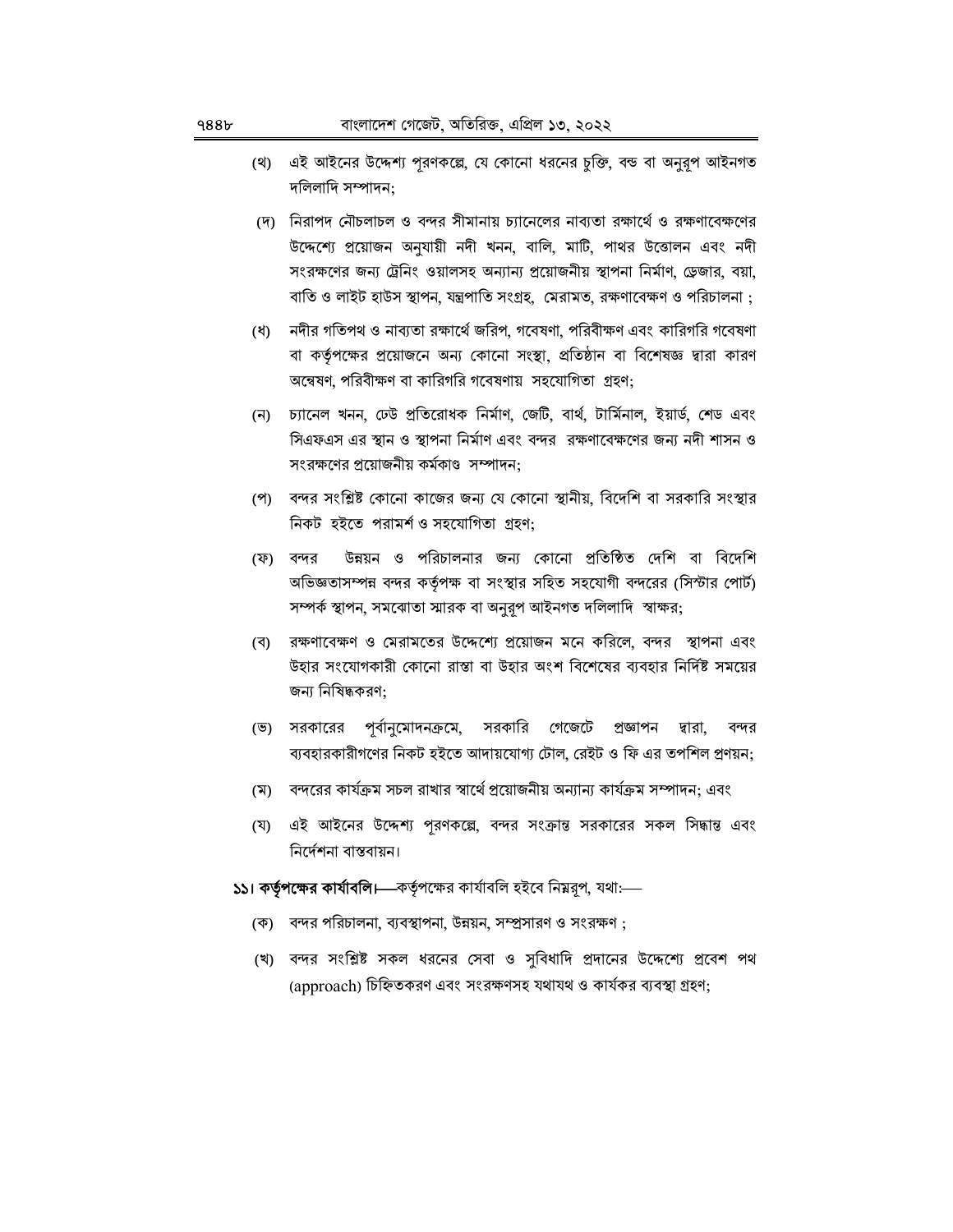- (গ) বন্দরের মধ্যে সকল ধরনের জাহাজ চলাচল, নোঙ্গার করানো ও এতৎসংশ্লিষ্ট অন্যান্য কাৰ্যাবলি নিয়ন্ত্ৰণ:
- (ঘ) প্রয়োজনীয় জনবল সংগ্রহ, নির্মাণ, রক্ষণাবেক্ষণ ও পরিচালনা; এবং
- (ঙ) এই আইনের উদ্দেশ্য পূরণকল্পে, বন্দরের কার্যাবলি সম্পাদনের উদ্দেশ্যে প্রয়োজনীয় অন্যান্য কাৰ্য সম্পাদন ।

১২। **সংরক্ষিত বন্দর এলাকা।** বন্দরের সুষ্ঠু পরিচালনার স্বার্থে এবং সর্বসাধারণের প্রবেশাধিকার নিয়ন্ত্রণের উদ্দেশ্যে, বন্দর সীমানার অন্তর্ভুক্ত সকল স্থান ও স্থাপনা সংরক্ষিত বন্দর এলাকা হিসাবে গণ্য হইবে; তবে ইহার ফলে বন্দর সীমানায় অন্তর্ভুক্ত সম্পত্তির মালিকানার কোনো পরিবর্তন হইবে না ।

১৩। কর্তৃপক্ষের পণ্যের নিয়ন্ত্রণ গ্রহণ।—(১) কর্তৃপক্ষের কি (quay), ঘাট (wharf) বা পিয়ারে পণ্য তাৎক্ষণিক নামানো বা খালাস (Landing or Unloading) এর পর পণ্য বিনষ্ট হওয়া হইতে রক্ষাকল্পে কর্তৃপক্ষ উহার গুদাম, শেড বা অন্য কোনো স্থানে উক্ত পণ্য যত্ন সহকারে সংরক্ষণ করিবে।

(২) এই আইনের বিধানাবলি সাপেক্ষে, কর্তৃপক্ষের নিয়ন্ত্রণাধীন পণ্যের ক্ষতি, ধ্বংস ও বিনষ্টের জন্য কর্তৃপক্ষ এইরূপ দায়ী থাকিবে যেইরূপ Contract Act, 1872 (Act No. IX of 1872) এর section  $151.152.161$  এবং  $164$  এর অধীন একজন বেইলী (bailee) দায়ী থাকেন:

তবে শর্ত থাকে যে, কর্তৃপক্ষ কর্তৃক কোনো পণ্যের নিয়ন্ত্রণ গ্রহণের তারিখ হইতে ১০ (দশ) দিন অতিক্রান্ত হইবার পর এই উপ-ধারার অধীন কর্তৃপক্ষকে দায়ী করা যাইবে না।

১৪। শুল্ক কর্মকর্তাগণের কার্যের জন্য প্রয়োজনীয় স্থান সংরক্ষণ।—(১) কোনো আইনের অধীন শৃক্ষ ও তৎসংশ্লিষ্ট অন্যান্য কাৰ্যক্ৰম পরিচালনা ও তদারকির উদ্দেশ্যে এবং শৃক্ষ কর্মকর্তাগণের কাজের সুবিধার্থে কর্তৃপক্ষের মালিকানাধীন জেটি, ডক, মুরিং, পিয়ার বা শেডে তাহাদের জন্য প্রয়োজনীয় স্থান সংরক্ষণ করিতে হইবে এবং শৃঙ্ক কর্তৃপক্ষ উক্ত স্থান ব্যবহারজনিত মাশূল কর্তৃপক্ষকে পরিশোধ করিবে।

(২) কর্তৃপক্ষ শুল্ক কর্মকর্তাগণের কার্যের জন্য উপ-ধারা (১) এ উল্লিখিত স্থানসমূহ নির্ধারণ, রক্ষণাবেক্ষণ এবং নিরাপত্তার জন্য প্রয়োজনীয় ব্যবস্থা গ্রহণ করিবে।

১৫। **কর্তৃপক্ষের পাইলট সার্ভিস প্রদানের ক্ষমতা, ইত্যাদি।—**(১) কর্তৃপক্ষ বন্দরে জাহাজ আগমন বা নির্গমনের জন্য Port Act, 1908 (Act No. XV of 1908) এর বিধান অনুসারে পর্যাপ্ত সংখ্যক যোগ্যতাসম্পন্ন পাইলট নিয়োগ করিবে: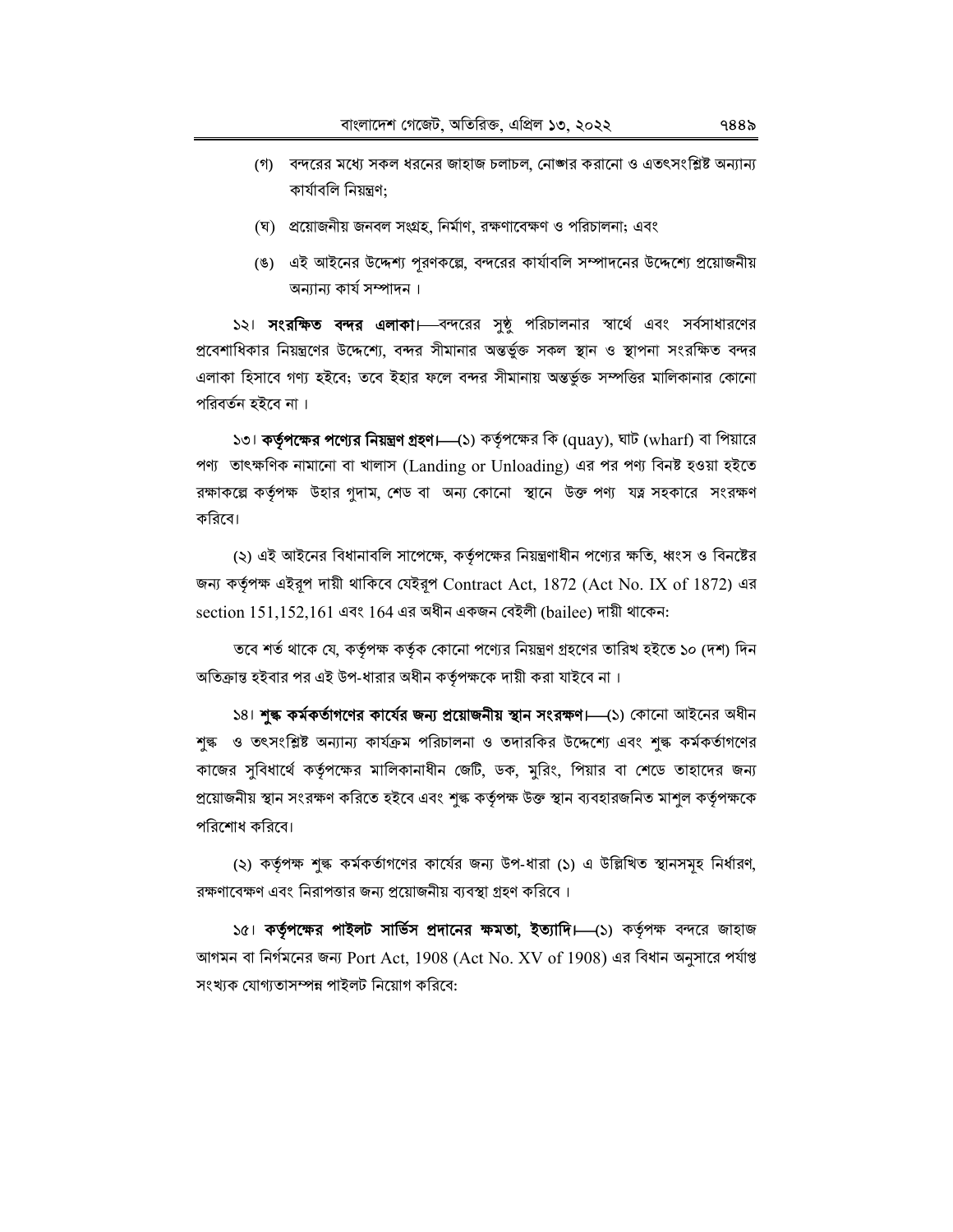তবে শর্ত থাকে যে, কর্তৃপক্ষ এইরূপ কোনো ব্যক্তিকে পাইলট হিসাবে নিয়োগ করিবে না, যিনি Port Act, 1908 (Act No. XV of 1908) এর বিধান অনুযায়ী জাহাজ পরিচালনা করিতে ক্ষমতাপ্ৰাপ্ত (authorised) নহেন।

(২) উপ-ধারা (১) এর অধীন পাইলট সার্ভিস প্রদানের জন্য উহার ব্যবহারকারী কর্তৃপক্ষকে তদকর্তৃক নির্ধারিত হারে সকল ফি প্রদান করিবে।

১৬। বন্দর সীমানায় বেসরকারি স্থাপনা নির্মাণ, ইত্যাদি অনুমোদনের ক্ষমতা ।—(১) কর্তৃপক্ষ, তদকর্তৃক নির্ধারিত শর্তে লিখিতভাবে বন্দর সীমানার সর্বোচ্চ জোয়ার রেখার (high watermark) নিম্নে কোনো ডক, পিয়ার, নোঙ্গর স্থান বা অন্য কোনো স্থাপনা নির্মাণের জন্য কোনো ব্যক্তি বা প্রতিষ্ঠানকে অনুমতি প্রদান করিতে পারিবে।

(২) কোনো ব্যক্তি বা প্রতিষ্ঠান উপ-ধারা (১) এর বিধান লঙ্ঘনপূর্বক কোনো স্থাপনা নির্মাণ বা স্থাপন করিলে উহা অপসারণযোগ্য হইবে এবং উক্ত ব্যক্তি বা প্রতিষ্ঠান উক্ত স্থাপনা নোটিশে উল্লিখিত সময়ের মধ্যে অপসারণ না করিলে কর্তৃপক্ষ উহা অপসারণ করিতে পারিবে এবং সময় অতিক্রান্ত হইবার পরবর্তী প্রত্যেক দিনের জন্য উক্ত ব্যক্তি বা প্রতিষ্ঠানকে অন্যন ১০,০০০ (দশ হাজার) টাকা জরিমানা আরোপ করা যাইবে।

(৩) কর্তৃপক্ষ কর্তৃক স্থাপনা অপসারণের ক্ষেত্রে উক্ত ব্যক্তি বা প্রতিষ্ঠান অপসারণের সমুদয় খরচ বহন করিতে বাধ্য থাকিবে।

১৭। নদী বা চ্যানেল ব্যবহার মাশুল (River-dues) **আরোপের ক্ষমতা।**—কর্তৃপক্ষ, সরকারের পূর্বানুমোদনক্রমে, সরকারি গেজেটে প্রজ্ঞাপন দ্বারা, বন্দর সীমানায় আগত সমুদ্রগামী জাহাজ হইতে বন্দরের কোনো বার্থ, টার্মিনাল, জেটি, ঘাট, গুদাম, কি, পিয়ার, নোঙরস্থান, ডক এবং একই ধরনের যেকোনো স্থানে পণ্য খালাস বা বোঝাই হউক বা না হউক, পণ্যের উপর নদী বা চ্যানেল ব্যবহার মাশূল (River-dues) আরোপ করিতে পারিবে।

১৮। **অপারেটর নিয়োগ।—**(১) কর্তৃপক্ষ, বন্দরে পণ্য গ্রহণ, বোঝাই, সংরক্ষণ, খালাস ও সরবরাহের জন্য, প্রয়োজন মনে করিলে, বন্দরের সম্পূর্ণ বা অংশবিশেষে, বিধি দ্বারা নির্ধারিত পদ্ধতি ও শর্তে কোনো ব্যক্তি বা প্রতিষ্ঠানকে বার্থ বা টার্মিনাল অপারেটর হিসাবে নিয়োগ করিতে পারিবে।

(২) এই আইনের বিধানাবলি সাপেক্ষে, বার্থ বা টার্মিনাল অপারেটরের নিয়ন্ত্রণাধীন পণ্যের ক্ষতি, ধ্বংস ও বিনষ্টের জন্য অপারেটর এরূপ দায়ী থাকিবে যেইরূপ Contract Act, 1872 (Act No. IX of 1872) এর section 151,152,161 এবং 164 এর অধীন একজন বেইলী (bailee) দায়ী থাকেন।

(৩) বার্থ বা টার্মিনাল অপারেটর কর্তৃক নিযুক্ত শ্রমিকগণের ন্যায্য দাবিসমূহের ক্ষেত্রে বাংলাদেশ শ্রম আইন, ২০০৬ (২০০৬ সনের ৪২ নং আইন) এবং তদধীন প্রণীত বিধি-বিধান প্রযোজ্য হইবে।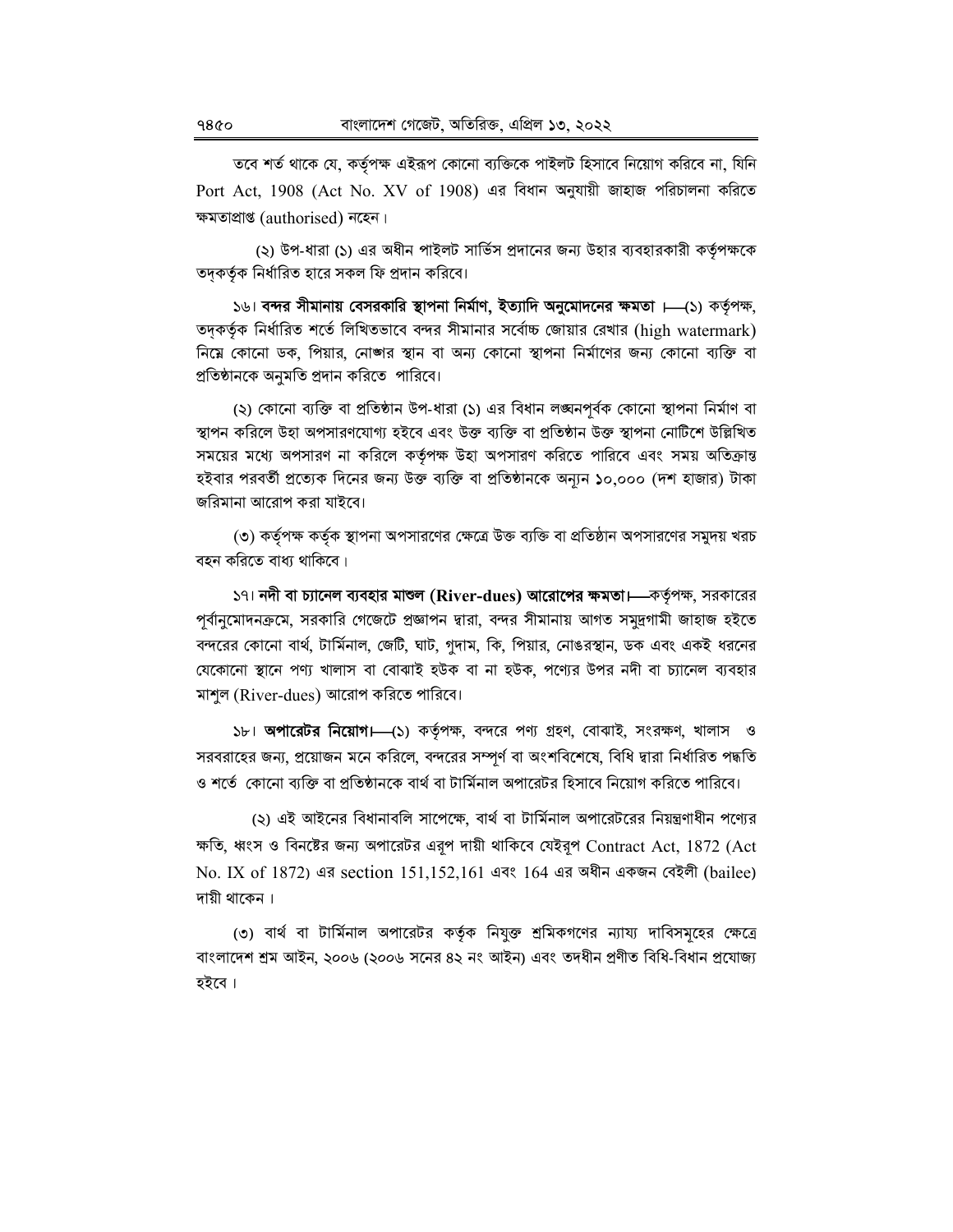১৯। খনন ও ভরাট নিষিদ্ধকরণ। কর্তৃপক্ষের পূর্বানুমোদন ব্যতিরেকে কোনো ব্যক্তি বা প্রতিষ্ঠান বন্দর সীমানার সর্বোচ্চ জোয়ার রেখা (high watermark) হইতে ৫০ (পঞ্চাশ) গজের (yard) মধ্যে এবং কর্তৃপক্ষ কর্তৃক সময় সময় নির্ধারিত এলাকায় কোনোরূপ স্থাপনা নির্মাণ, অপসারণ, মাটি খনন বা ভরাট করিতে পারিবে না।

২০। বন্দরের বর্জ্য ব্যবস্থাপনা । এই আইনের উদ্দেশ্য পরণকল্লে, কর্তৃপক্ষ, প্রবিধান দ্বারা নির্ধারিত পদ্ধতিতে বন্দরের বর্জ্য ব্যবস্থাপনা করিবে।

২১। ডক, মুরিং, এ্যাংকরেজ হইতে জাহাজ বা যন্ত্রপাতি অপসারণ, ইত্যাদি ।—(১) কর্তৃপক্ষ লিখিত নোটিশ দ্বারা উহার আওতাধীন ডক, পিয়ার, বার্থ, টার্মিনাল, মুরিং, এ্যাংকরেজ বা কর্তৃপক্ষের নিয়ন্ত্রণাধীন অন্য কোনো স্থান হইতে জাহাজ বা যন্ত্রপাতি নোটিশে উল্লিখিত সময়ের মধ্যে অপসারণ করিবার জন্য ইহার মালিক, মাস্টার বা প্রতিনিধিকে নির্দেশ প্রদান করিতে পারিবে।

(২) উপ-ধারা (১) এর অধীন প্রদত্ত নোটিশে উল্লিখিত সময়ের মধ্যে যদি উহার মালিক, মাস্টার বা প্রতিনিধি উক্ত জাহাজ বা যান্ত্রিক উপকরণ অপসারণ করিতে ব্যর্থ হন তাহা হইলে কর্তৃপক্ষ ধারা ২৩ এর অধীন প্রণীত তপশিলে উল্লিখিত হারে মাশুল আরোপ করিতে পারিবে যাহা উক্ত মালিক, মাস্টার বা প্রতিনিধি পরিশোধে বাধ্য থাকিবে।

৩) যদি কোনো জাহাজ বা যন্ত্রপাতির মালিক, মাস্টার বা প্রতিনিধি উপ-ধারা (১) এর অধীন প্রদত্ত নির্দেশের প্রেক্ষিতে জাহাজ বা যন্ত্রপাতির নির্দিষ্ট সময়ের মধ্যে অপসারণ করিতে ব্যর্থ হন, তাহা হইলে কৰ্তৃপক্ষ, তৎকৰ্তৃক নিৰ্ধারিত পদ্ধতিতে উক্ত জাহাজ বা যন্ত্রপাতি অপসারণ করিতে পারিবে এবং উক্তরূপে কোনো জাহাজ বা যন্ত্রপাতি অপসারণ করা হইলে উহার অপসারণ বাবদ যে অর্থ ব্যয় হইবে উক্ত ব্যয়িত অর্থের দ্বিগণ অর্থ সংশ্লিষ্ট জাহাজের মালিক, মাস্টার বা প্রতিনিধির নিকট হইতে আদায়যোগ্য হইবে।

## চতুৰ্থ অধ্যায়

## ফি, মাশুল, ইজারা, ইত্যাদি

২২। **ভাড়া, ফি (fee), মাশুল, ইজারা, ইত্যাদির তপশিল।—(**১) কর্তৃপক্ষ, সরকারের পর্বানুমোদনক্রমে, সরকারি গেজেটে প্রজ্ঞাপন দ্বারা, বন্দর ব্যবহারকারীগণের নিকট হইতে আদায়যোগ্য ভাড়া, টোল, রেইট, ফি বা মাশলের তপশিল প্রণয়ন করিবে:

তবে শর্ত থাকে যে, যে সকল জাহাজ Port Act, 1908 (Act No. XV of 1908) এর তপশিল ১ অনুযায়ী বন্দরের পাওনা (port dues) পরিশোধ করিতে বাধ্য, সেই সকল জাহাজের ক্ষেত্রে এই ধারার অধীন প্রণীত তপশিলের বিধান প্রযোজ্য হইবে না।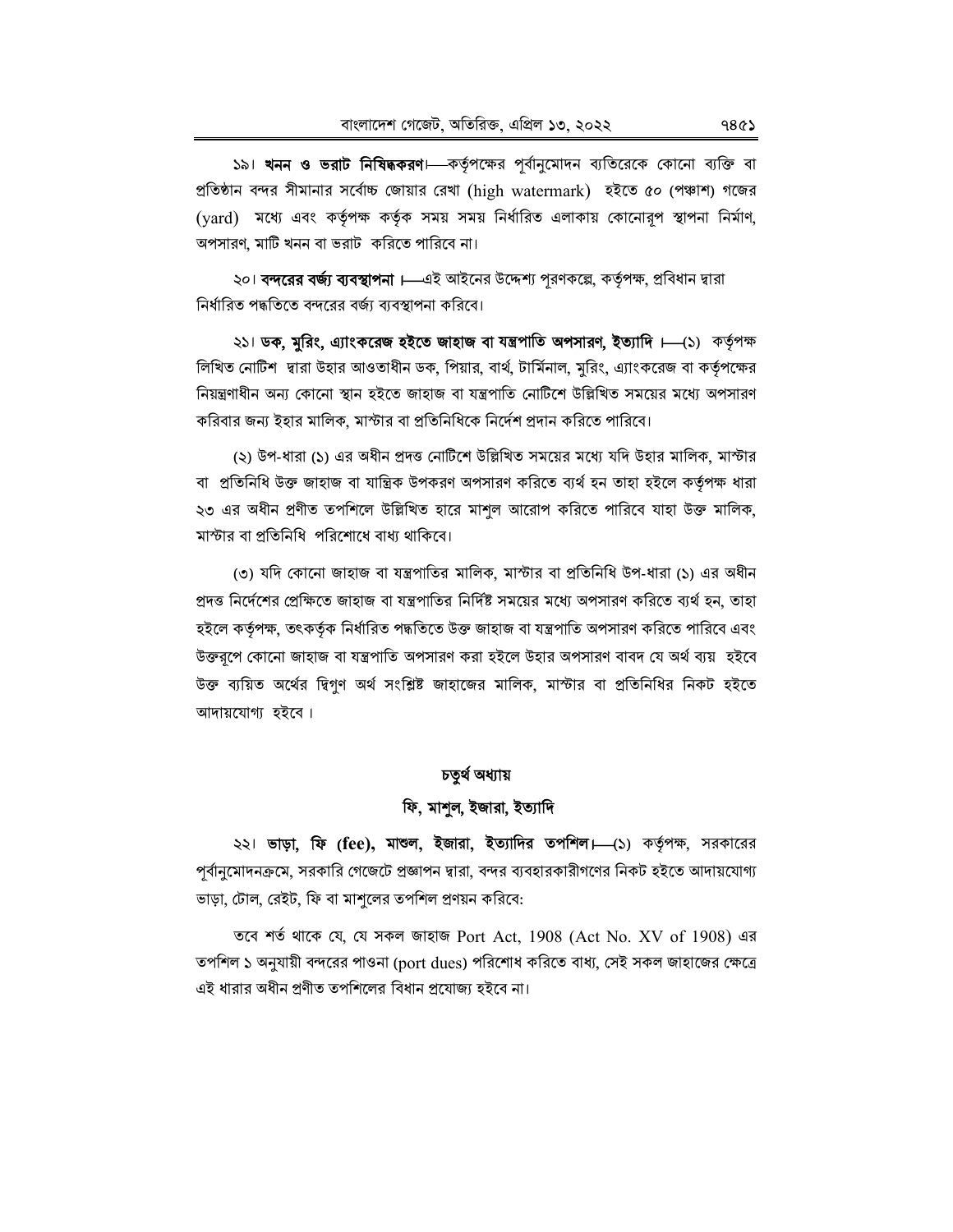(২) কর্তৃপক্ষ, উপ-ধারা (১) এর অধীন ক্ষমতা প্রয়োগের সামগ্রিকতাকে ক্ষুণ্ণ না করিয়া, বিশেষত নিম্নবর্ণিত সকল বা যেকোনো বিষয়ে ভাড়া, টোল, রেইট, ফি বা মাশুলের তপশিল প্রণয়ন করিতে পারিবে, যথা:—

- (ক) সমুদ্রগামী বা সমুদ্রগামী নহে এইরূপ জাহাজ হইতে কোনো পণ্য বন্দর সীমানার মধ্যে এবং কোনো প্রতিষ্ঠান বা সংস্থা কর্তৃক নির্মিত ডক, বার্থ, জেটি, টার্মিনাল, সিএফএস ও নোঙরস্থানে খালাস বা উক্ত স্থান হইতে জাহাজে বোঝাইকরণ;
- ব্যাখ্যা ——এই দফায় 'সিএফএস (কন্টেইনার ফ্রেইট স্টেশন)' অর্থ যাহাতে কন্টেইনার হ্যান্ডলিং সুবিধাদি সংবলিত কাস্টমস বন্ডেড ওয়্যার হাউজ অথবা এরিয়া যেই স্থানে প্রধানত রপ্তানিজাত পণ্য পরীক্ষা ও খালি কন্টেইনার স্টাফিং করা হয়, কাস্টমস কর্তৃপক্ষ কর্তৃক অনুমোদিত নির্দিষ্ট আমদানি পণ্য সিল্ড (Sealed) কন্টেইনারে পরিবহণ ও খালাস প্রদান করা হয় অথবা উক্ত এক বা একাধিক ধরনের কার্যাবলি পরিচালনা করা হয়:
- (খ) দফা (ক) তে উল্লিখিত জাহাজ কর্তৃক উক্ত ডক, জেটি বা নোঙরস্থান ব্যবহার;
- কর্তৃপক্ষের আওতায় থাকা কোনো স্থান বা প্রাঙ্গণের পণ্য সংরক্ষণ বা (গ) গুদামজাতকরণ;
- (ঘৃ) পণ্য অপসারণ;
- কর্তৃপক্ষ বা উহার কর্মচারী কর্তৃক কোনো জাহাজ বা পণ্যের জন্য প্রদত্ত সেবা;  $(8)$
- কর্তৃপক্ষ কর্তৃক প্রদত্ত কোনো পূর্তকার্য, যন্ত্র বা সরঞ্জামাদির ব্যবহার;  $(\overline{b})$
- কর্তৃপক্ষের মালিকানাধীন বা ভাড়াকৃত জাহাজের মাধ্যমে পরিবাহিত পণ্য, যাত্রী এবং (ছ) তাহাদের ব্যক্তিগত দ্রব্যাদি পরিবহন; এবং
- (জ) জাহাজকে ঘুরানো বা টানিয়া লওয়া (towing) এবং বন্দর সীমানা বা বন্দর সীমানার বাহিরে জীবন ও সম্পদ রক্ষা করিবার উদ্দেশ্যে কোনো নৌযান, টাগ, নৌকা বা যন্ত্রপাতি ব্যবহারের মাধ্যমে সহায়তা প্রদান।

২৩। **মাশুল, ইত্যাদি মওকুফ।**—কর্তৃপক্ষ, সরকারের পূর্বানুমোদনক্রমে, জনস্বার্থে ও বিশেষ ক্ষেত্রে বিধি দ্বারা নির্ধারিত পদ্ধতিতে, ধারা ২২ এর অধীন প্রণীত তপশিল অনুযায়ী আদায়যোগ্য ভাড়া, টোল, রেইট, ফি ও মাশুল সম্পূর্ণ বা আংশিক মওকুফ করিতে পারিবে: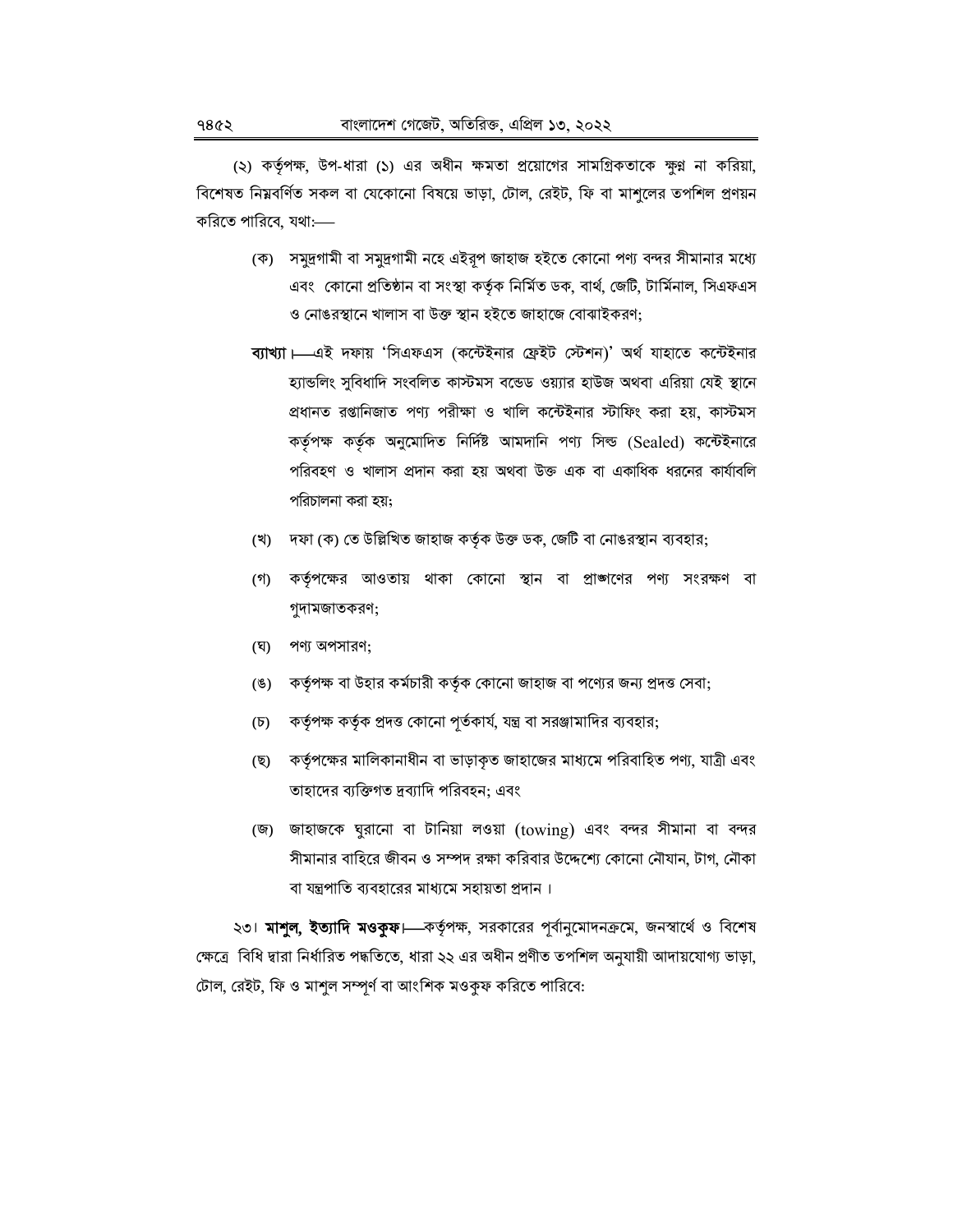তবে শর্ত থাকে যে, অনধিক ১,০০,০০০ (এক লক্ষ) টাকা পর্যন্ত আদায়যোগ্য ভাড়া, টোল, রেইট, ফি ও মাশুল মওকুফের ক্ষেত্রে সরকারের পর্বানুমোদন গ্রহণ করিতে হইবে না।

২৪। **ফি, টোল, রেইট, মাশুল, বকেয়া, ইত্যাদি আদায়।**—এই আইনের অধীন অনাদায়ি ভাড়া, ফি, টোল, রেইট, মাশুল ও বকেয়া Public Demands Recovery Act, 1913 (Act No. III of 1913) এর অধীন সরকারি দাবি হিসাবে আদায়যোগ্য হইবে।

২৫। অভ্যন্তরীণ নৌযানসমূহের তালিকাভুক্তি । (১) বন্দর সীমানায় চলাচলকারী Customs Act, 1969 (Act No. IV of 1969) প্রযোজ্য নহে এইরূপ সকল অভ্যন্তরীণ নৌযানসমূহকে কর্তৃপক্ষ কর্তৃক নির্ধারিত হারে ফি এবং অন্যান্য মাশুল প্রদান সাপেক্ষে, বিধি দ্বারা নির্ধারিত পদ্ধতিতে, কর্তৃপক্ষের নিকট তালিকাভুক্ত হইতে হইবে।

(২) উপ-ধারা (১) এর অধীন তালিকাভুক্ত সকল অভ্যন্তরীণ নৌযানের মাস্টারকে বন্দরে প্রবেশ বা বন্দর ত্যাগ করিবার প্রাক্কালে কর্তৃপক্ষ কর্তৃক নির্ধারিত স্থানে রিপোর্ট করিতে হইবে এবং এ বিষয়ে কর্তৃপক্ষের দায়িতুপ্রাপ্ত কর্মকর্তার নিকট হইতে অনুমতি না পাওয়া পর্যন্ত সংশ্লিষ্ট মাস্টার, তাহার নৌযান নির্ধারিত স্থান হইতে প্রত্যাহার করিতে পারিবেন না।

(৩) উপ-ধারা (২) এর অধীন প্রদত্ত রিপোর্টে কর্তৃপক্ষ কর্তৃক নির্ধারিত ছকে নৌযানে পরিবাহিত পণ্যের প্রকৃতি ও পণ্যের মূল্য বিষয়ে ঘোষণা প্রদান করিতে হইবে।

ব্যাখ্যা।—এই ধারায় 'অভ্যন্তরীণ নৌযান' বলিতে বাষ্প, তৈল, বিদ্যুৎ অথবা অন্য কোনো যান্ত্ৰিক পদ্ধতিতে অভ্যন্তরীণ জলপথে পরিবাহিত এবং পরিচালিত জাহাজকে বুঝাইবে।

২৬। **টোল, ইত্যাদির ক্ষেত্রে কর্তৃপক্ষের পূর্বস্বত্ব।—(**১) এই আইনের অধীন কোনো পণ্যের উপর ধার্যকৃত ভাড়া, জরিমানা, টোল, রেইট, ফি, মাশুল ও অন্যান্য পাওনাদি সম্পূর্ণরূপে পরিশোধিত না হওয়া পর্যন্ত উক্ত পণ্যের উপর কর্তৃপক্ষের পূর্বস্বত্ব থাকিবে এবং এইরুপ পাওনাদি সম্পূর্ণরূপে পরিশোধিত না হইলে কর্তৃপক্ষ উক্ত পণ্য জব্দ বা আটক রাখিতে পারিবে।

(২) কর্তৃপক্ষের মালিকানাধীন দালান, গুদাম, কোনো ভূমি বা পণ্য মজুদের স্থানসহ অন্যান্য স্থান ব্যবহারজনিত কারণে কর্তৃপক্ষের পাওনা যথাযথভাবে দাবি করা স্বত্ত্বেও পরিশোধিত না হইলে উক্ত পাওনা আদায়ের জন্য উক্ত দালান, গুদাম, কোনো ভূমি অথবা পণ্য মজুদের স্থানে রক্ষিত পণ্যের উপর কর্তৃপক্ষের পূর্বস্বত্ব বজায় থাকিবে এবং উক্ত পাওনা পরিশোধিত না হওয়া পর্যন্ত কর্তৃপক্ষ উক্ত পণ্য জব্দ বা আটক রাখিতে পারিবে।

৩) জাহাজ হইতে কোনো পণ্য খালাসের পর অনতিবিলম্বে উক্ত পণ্যের উপর প্রযোজ্য জরিমানা, টোল, রেইট, ফি ও মাশুলসহ যাবতীয় পাওনা পরিশোধযোগ্য হইবে এবং বন্দর সংরক্ষিত এলাকা হইতে কোনো পণ্য অপসারণ বা রপ্তানিযোগ্য পণ্য জাহাজীকরণের পূর্বেই যাবতীয় পাওনাদি পরিশোধযোগ্য হইবে।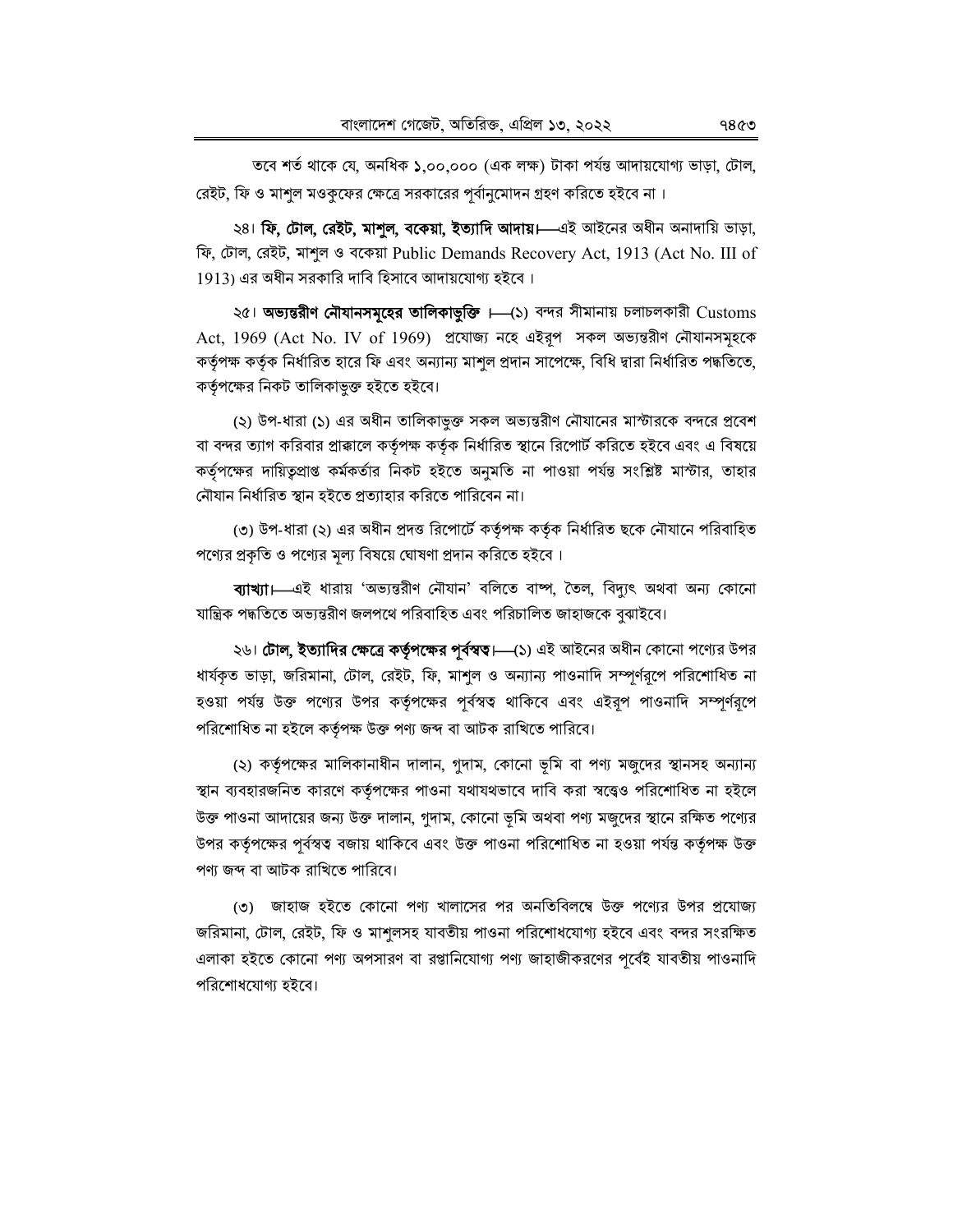(8) জাহাজের ভাড়া, প্রাইমেজ কিংবা জেনারেল অ্যাভারেজ (general average) বা সরকারি অন্য কোনো পাওনা ব্যতীত কর্তৃপক্ষের টোল, রেইটস, ফি ও মাশুল সংক্রান্ত সকল পূর্বস্বত্ব ও দাবি অন্য যেকোনো পূর্বস্বত্ব ও দাবি হইতে অগ্রাধিকার পাইবে।

২৭। **ফ্রেইট বিষয়ে জাহাজের মালিকের পূর্বস্বত।** (১) কোনো জাহাজের মালিক বা মাস্টার জাহাজ হইতে বন্দরের ডক বা পিয়ারে পণ্য নামানোর সময় বা পূর্বে এই মর্মে কর্তৃপক্ষকে যদি নোটিশ প্রদান করেন যে, উক্ত পণ্যের ভাড়া, প্রাইমেজ বা জেনারেল অ্যাভারেজ বাবদ অর্থ অনাদায়ি রহিয়াছে তাহা হইলে উক্ত পণ্যের উপর জাহাজের মালিক বা মাস্টারের পূর্বস্বত্ব বজায় থাকিবে এবং এইরূপ দাবি পণ্যের মালিক কর্তৃক পরিশোধিত হইবার পর উক্ত পূর্বস্বত্ব অবসায়িত (discharge) হইবে।

(২) উপ-ধারা (১) এর অধীন পণ্যের ভাড়া, প্রাইমেজ বা জেনারেল অ্যাভারেজ বাবদ অর্থ পণ্যের মালিক কর্তৃক পরিশোধিত হইবার পর এবং কর্তৃপক্ষ জাহাজের মালিক বা মাস্টার হইতে পূর্বস্বত্ব অবসায়নের পুনঃনোটিশ প্রাপ্তি সাপেক্ষে, পণ্যের মালিককে পণ্য খালাস বা স্থানান্তরের অনুমতি প্রদান করিবে।

(৩) উপ-ধারা (১) এর অধীন পূর্বস্বত অবসায়িত (discharge) না হওয়া পর্যন্ত উক্তরূপ পণ্য কর্তৃপক্ষের ওয়্যারহাউজ বা শেডে রাখিতে হইবে:

তবে শর্ত থাকে যে, শুল্ক কর্তৃপক্ষের সম্মতি সাপেক্ষে, পণ্যের মালিকের ঝুঁকি এবং খরচে উক্তরূপ পণ্য অন্য কোনো ওয়্যারহাউজে বা শেডে রাখা যাইবে।

২৮। পণ্য বিক্রয়ের মাধ্যমে অনাদায়ি টোল আদায়। (১) কর্তৃপক্ষের কোনো ভাড়া, টোল, রেইট, ফি, মাশুল, ক্ষতিপূরণ ও অন্যান্য পাওনা বা পূর্বস্বত্ব অনাদায়ি থাকিলে এবং জাহাজ হইতে পণ্য খালাস বা স্থানান্তরের ২ (দুই) মাসের মধ্যে বন্দরের এবং জাহাজের মালিকের পাওনা পরিশোধিত না হইলে উক্ত ২ (দুই) মাস সময় অতিক্রান্ত হইবার পর ২ (দুই) টি জাতীয় দৈনিক পত্রিকায় এবং কর্তৃপক্ষের কার্যালয়ের নোটিশ বোর্ডে ১৫ (পনেরো) দিনের লিখিত নোটিশ প্রদানপূর্বক নিলামে পণ্য বিক্রির মাধ্যমে বন্দরের এবং জাহাজের মালিকের পাওনা আদায় করা যাইবে।

(২) পঁচনশীল ধরনের পণ্যের ক্ষেত্রে কর্তৃপক্ষ, প্রয়োজন মনে করিলে, পণ্য খালাস বা স্থানান্তরের ২৪ (চব্বিশ) ঘন্টা অতিক্রান্ত হইবার পর যত দুত সম্ভব উক্ত পণ্য সম্পূর্ণ বা আংশিকভাবে প্রকাশ্য নিলামের মাধ্যমে বিক্রয় করিতে পারিবে এবং এইক্ষেত্রে পণ্যের মালিক বা তাহার এজেন্টকে জরুরি প্রয়োজন বিবেচনায় নোটিশ জারির ব্যবস্থা করিতে হইবে।

(৩) পণ্যের মালিক বা তাহার এজেন্টের ঠিকানা পণ্য সংশ্লিষ্ট কাগজপত্র হইতে বা অন্য কোনোরপে কর্তৃপক্ষ অবগত হইলে, আবশ্যিকভাবে পণ্যের মালিক বা তাহার এজেন্টকে ডাকযোগের পাশাপাশি ফোন, মেসেজ, ই-মেইল এবং আধুনিক তথ্য যোগাযোগ প্রযুক্তির মাধ্যমেও নোটিশ প্রদান বা অন্য কোনোরূপে নোটিশ প্রদান করিতে হইবে: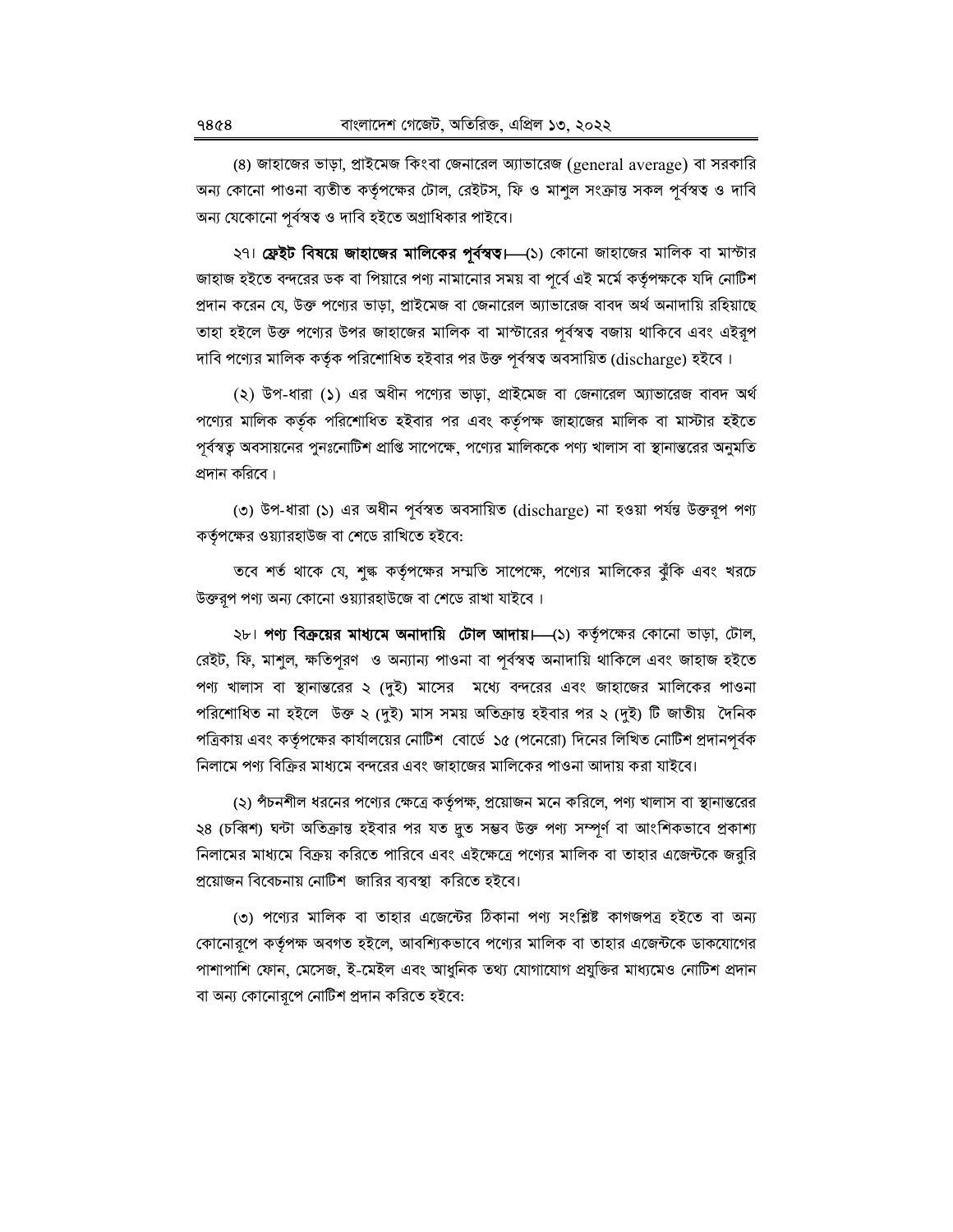তবে শর্ত থাকে যে, উক্তরপ নোটিশ প্রদান না করিবার কারণে, পণ্যসমূহ সদ্ববিশ্বাসে ক্রয়কারী (bonafide purchaser) ক্রেতার স্বত্ব বাতিল হইবে না বা প্রকৃতপক্ষে নোটিশ প্রেরণ করা হইয়াছে কিনা, সেই বিষয়ে অনুসন্ধান করিতে ক্রেতা বাধ্য থাকিবে না।

২৯। **জাহাজ ত্যাগে বিধি-নিষেধ।** (১) বন্দরে আগমনকারী কোনো জাহাজ এই আইনের অধীন আদায়যোগ্য কোনো টোল, রেইট, বকেয়া বা অন্য সকল পাওনাদি পরিশোধ না করিলে বা পরিশোধ করিতে অস্বীকৃতি জ্ঞাপন করিলে, কর্তৃপক্ষ উক্ত টোল, রেইট, বকেয়া বা অন্য সকল পাওনা পরিশোধিত না হওয়া পর্যন্ত উক্ত জাহাজ আটক করিতে বা বন্দর ত্যাগের উপর বিধি-নিষেধ আরোপ করিতে পারিবে।

(২) উপ-ধারা (১) এর বিধান অনুসারে জাহাজ আটক বা বিধি-নিষেধ আরোপের ২ (দুই) মাসের মধ্যে জাহাজের মালিক পাওনাদি পরিশোধ না করিলে বা জাহাজ আটকের ক্ষেত্রে সকল ব্যয় পরিশোধ না করিলে কর্তৃপক্ষ উক্ত আটককৃত জাহাজ বা উক্ত জাহাজে রক্ষিত পণ্য প্রকাশ্য নিলামের মাধ্যমে বিক্রয় করিতে পারিবে।

(৩) কর্তৃপক্ষ উপ-ধারা (২) অনুসারে বিক্রয়লব্ধ অর্থ হইতে প্রাপ্য অর্থ সমন্বয় করিয়া অবশিষ্ট অৰ্থ, যদি থাকে, জাহাজের মালিক বা উহার প্রতিনিধিকে ফেরত প্রদান করিবে এবং বিক্রয়লব্ধ অর্থ হইতে প্ৰাপ্য অৰ্থ সমন্বয়ে ঘাটতি থাকিলে উহা Public Demands Recovery Act, 1913 (Act No. III of 1913) এর অধীন সরকারি দাবি হিসাবে আদায়যোগ্য হইবে।

৩০। **বন্দর ছাড়পত্র, ইত্যাদি।—**কর্তৃপক্ষ বন্দর ছাড়পত্র প্রদানের ক্ষমতাসম্পন্ন কোনো সরকারি কর্মকর্তাকে যদি এই মর্মে নোটিশ প্রদান করে যে, কোনো জাহাজ বা জাহাজে রক্ষিত পণ্যের উপর এই আইন ও বিধি অনুযায়ী আদায়যোগ্য পাওনা বা জরিমানা অনাদায়ি রহিয়াছে, তাহা হইলে তিনি উক্ত পাওনা বা জরিমানা পরিশোধিত না হওয়া পর্যন্ত সংশ্লিষ্ট জাহাজকে বন্দর ছাড়পত্র প্রদান করিবেন না।

৩১। দাবিহীন (unclaimed) পণ্য, ইত্যাদি অপসারণ।—(১) কোনো পণ্যের মালিক উক্ত পণ্যের দাবি পেশ বা খালাসের নিমিত্ত বন্দরে উপস্থিত হইতে ব্যর্থ হইলে বা উক্ত পণ্যের জন্য আদায়যোগ্য ফি, টোল, রেইট ও মাশুল পরিশোধ করিবার পর বন্দর হইতে উহা খালাস না করিলে উক্ত পণ্য কর্তৃপক্ষের নিয়ন্ত্রণে আসিবার দিন হইতে ৩০ (ত্রিশ) দিন অতিবাহিত হইবার পর সরাইয়া লইবার জন্য পণ্যের মালিককে নোটিশ প্রদান করিবে:

তবে শর্ত থাকে যে, যেক্ষেত্রে পণ্য সংশ্লিষ্ট সকল পাওনা পরিশোধ করা হইয়াছে, সেইক্ষেত্রে পণ্য কর্তৃপক্ষের নিয়ন্ত্রণে আসিবার দিন হইতে ৪৫ (পয়ঁতাল্লিশ) দিন অতিক্রান্ত না হওয়া পর্যন্ত উক্ত নোটিশ প্রদান করা যাইবে না।

(২) যেক্ষেত্রে মালিকানা অজ্ঞাত বা যুক্তিসংগত কারণে মালিক বরাবর নোটিশ জারি করা সম্ভব হয় নাই বা নোটিশ প্রাপ্তির পর তিনি উহা মান্য (comply) করেন নাই সেইক্ষেত্রে উক্ত পণ্য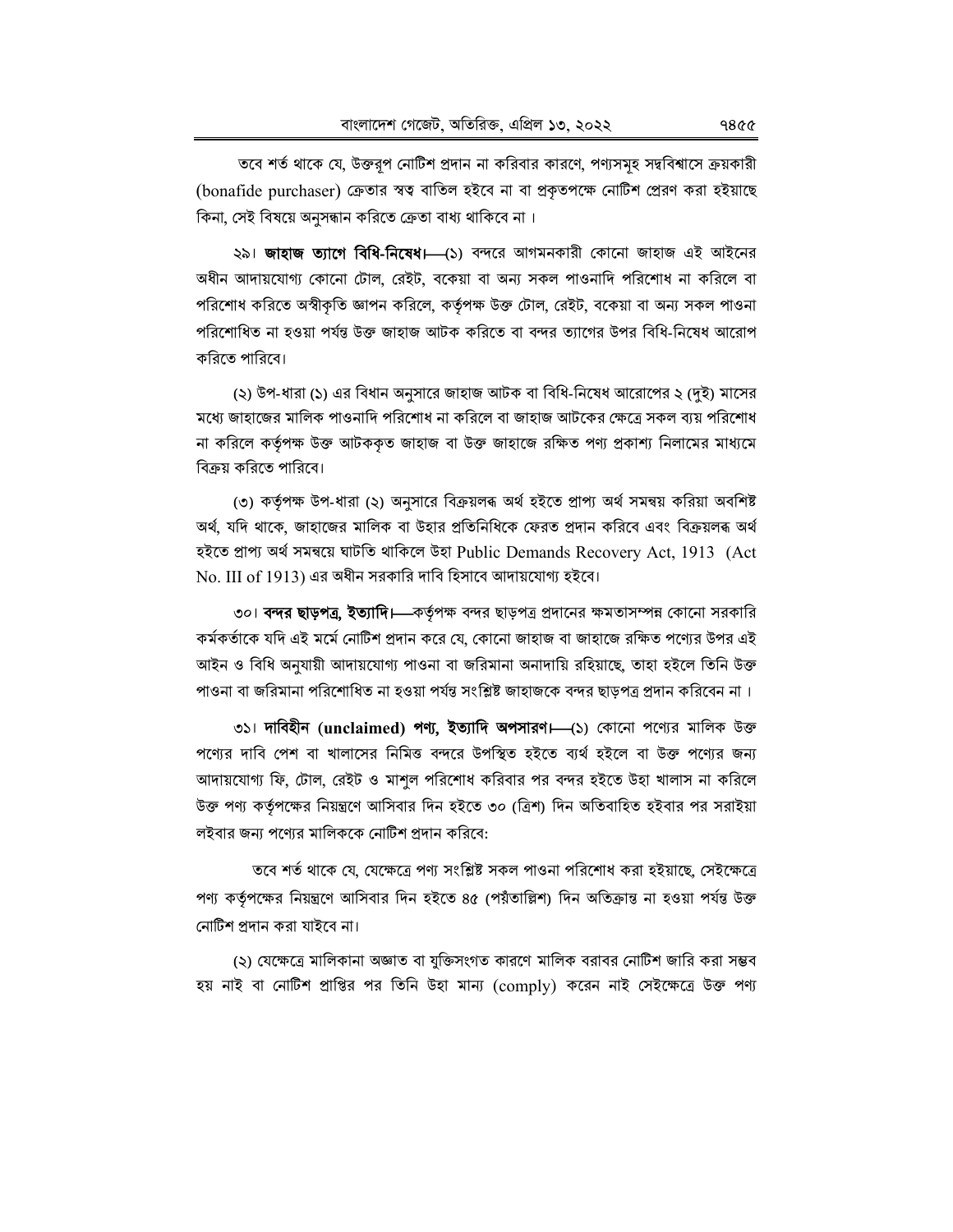কর্তৃপক্ষের জিম্মায় (custody) নেওয়ার ৪৫ (পাঁয়তাল্লিশ) দিন অতিবাহিত হইবার পর কর্তৃপক্ষ উহা প্রকাশ্য নিলামের মাধ্যমে বিক্রয় করিতে পারিবে:

তবে শর্ত থাকে, যথাযথ কারণ বা পরিস্থিতিতে উপ-ধারা (১) এর অধীন ব্যবস্থা গ্রহণ করা সম্ভব না হইলে, উক্ত পণ্য কর্তৃপক্ষের জিম্মায় (custody) নেওয়ার ৪৫ (পাঁয়তাল্লিশ) দিন অতিবাহিত হইবার পর শঙ্ক বিভাগ উহা নিজস্ব স্থানে স্থানান্তর করিতে পারিবে।

৩) সরকার, সরকারি গেজেটে প্রজ্ঞাপন দ্বারা, যেকোনো পণ্য বা যেকোনো শ্রেনির পণ্যকে এই ধারার প্রয়োগ হইতে অব্যাহতি প্রদান করিতে পারিবে।

৩২। **নিলামের মাধ্যমে মাশুল আদায়, ইত্যাদি।—(**১) এই আইনের অন্যান্য বিধানে যাহা কিছুই থাকুক না কেন এই আইন, বিধি বা প্রবিধান দ্বারা কর্তৃপক্ষের ভাড়া, জরিমানা, ফি, টোল, রেইট, মাশুল বা ক্ষতিপূরণ অনাদায়ি থাকিলে কর্তৃপক্ষ উহার জিম্মায় (custody) থাকা পণ্য নিলামের মাধ্যমে বিক্রয় করিয়া অর্থ আদায় করিতে পারিবে।

(২) উপ-ধারা (১) এর অধীন আদায়কত অর্থ অপর্যাপ্ত হইলে কর্তৃপক্ষ ধারা ২৪ এ বর্ণিত পদ্ধতি অনুসরণে অবশিষ্ট পাওনা আদায় করিতে পারিবে।

৩৩। বন্দরের স্থাপনা ও সম্পত্তি ইজারা প্রদান। কর্তৃপক্ষ উপযুক্ত মনে করিলে বন্দরের কোনো স্থাপনা বা সম্পত্তির ব্যবস্থাপনা, পরিচালনা এবং রক্ষণাবেক্ষণের জন্য কোনো ব্যক্তি বা প্রতিষ্ঠানের নিকট বিধি দ্বারা নির্ধারিত মেয়াদ, শর্ত ও পদ্ধতিতে ইজারা প্রদান করিতে পারিবে।

৩৪। **জাহাজ ঘাট ও জেটি নির্মাণ।—(**১) কর্তৃপক্ষ জাহাজ ভিড়ানো এবং পণ্য উঠানো-নামানোর জন্য বন্দর সীমানায় প্রয়োজনীয় সংখ্যক জাহাজ ঘাট বা জেটি নির্মাণ করিতে বা অন্য কোনো ব্যক্তি বা প্রতিষ্ঠানকে ঘাট বা জেটি নির্মাণের জন্য তৎকর্তৃক নির্ধারিত শর্তে লিখিত অনুমতি প্রদান করিতে পারিবে।

(২) কর্তৃপক্ষ, প্রয়োজন মনে করিলে, যেকোনো স্থায়ী স্থাপনার কর্তৃত্ব গ্রহণ করিতে পারিবে এবং অস্থায়ী স্থাপনা অপসারণ, পরিবর্তন ও স্থানান্তর করিতে পারিবে এবং উক্ত স্থাপনাসমূহ ব্যবহার করা হইতে জনসাধারণকে নিবৃত্ত করিতে পারিবে।

#### পঞ্চম অধ্যায়

## তহবিল, হিসাব রক্ষণ, ইত্যাদি

৩৫। কর্তৃপক্ষের তহবিল, ইত্যাদি।—(১) এই আইনের উদ্দেশ্য পূরণকল্লে, Chittagong Port Authority Ordinance, 1976 (Ordinance No. LII of 1976) এর section 35 এর অধীন

 $9869$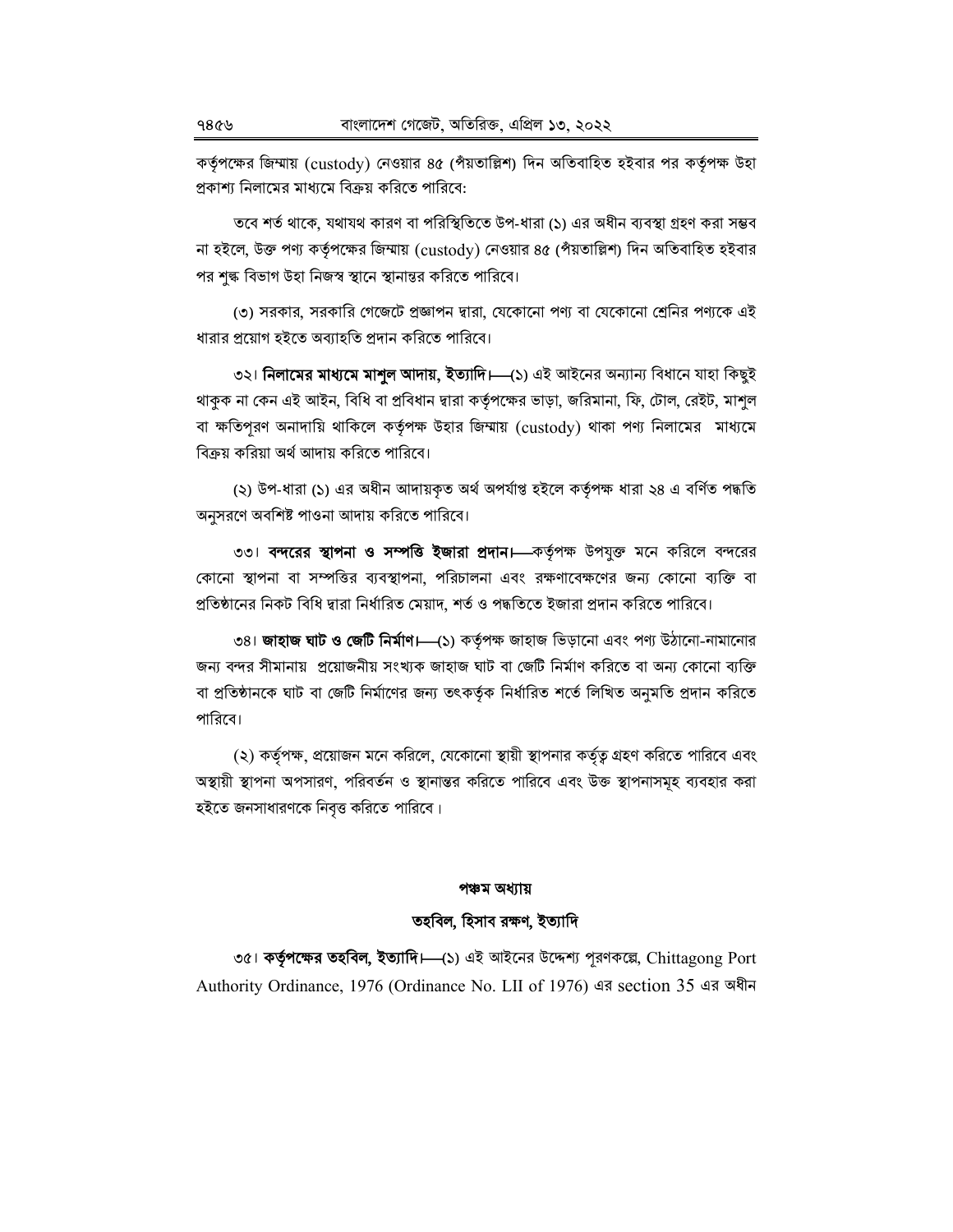গঠিত Chittagong Port Authority Fund যাহা চউগ্ৰাম বন্দর কর্তৃপক্ষ তহবিল নামে অভিহিত হইবে এবং এই আইনের অধীন গঠিত তহবিল বলিয়া গণ্য হইবে।

(২) তহবিলে নিম্নবৰ্ণিত অৰ্থ জমা হইবে, যথা :---

- (ক) সরকার কর্তৃক প্রদত্ত অনুদান অথবা ঋণ;
- (খ) সরকারের পর্বানুমোদনক্রমে, কোনো বিদেশি সরকার, সংস্থা বা আন্তর্জাতিক সংস্থা বা ব্যক্তি কর্তৃক প্রদত্ত অনুদান অথবা ঋণ;
- (গ) কর্তৃপক্ষ কর্তৃক, সরকারের পর্বানুমোদনক্রমে, গৃহীত ঋণ;
- স্থানীয় কর্তৃপক্ষ, প্রতিষ্ঠান, কোম্পানি বা ব্যক্তি কর্তৃক প্রদত্ত অনুদান অথবা ঋণ; (ঘৃ)
- (ঙ) কর্তৃপক্ষের সম্পত্তি বিক্রয়লব্ধ অর্থ;
- কর্তৃপক্ষের অর্জিত বন্দর ব্যবহার সংক্রান্ত ভাড়া, টোল, রেইট, মাশুল, বকেয়া ও ফি;  $(\mathfrak{D})$
- ক্ষতিপুরণ হইতে প্রাপ্ত অর্থ; (ছ)
- (জ) কর্তৃপক্ষ কর্তৃক প্রদত্ত সেবা বাবদ প্রাপ্ত অর্থ;
- (ঝ) নিলাম হইতে প্ৰাপ্ত অৰ্থ:
- (ঞ) সরকার কর্তৃক অনুমোদিত কোনো ব্যক্তি বা প্রতিষ্ঠানের সহিত চুক্তিমূলে অংশীদারীত্বের ভিত্তিতে সংগৃহীত পুঁজি;
- (ট) Port Act, 1908 (Act No. XV of 1908) এর section 36 অনুযায়ী আদায়কৃত অর্থ ব্যয় নির্বাহের পর উদ্বত্ত অর্থ; এবং
- (ঠ) অন্য কোনো উৎস হইতে প্ৰাপ্ত অৰ্থ।
- (৩) তহবিলের অর্থ, বোর্ডের অনুমোদনক্রমে, কোনো তপশিলি ব্যাংকে জমা রাখিতে হইবে।

ব্যাখ্যা। এই উপ-ধারার উদ্দেশ্য পূরণকল্লে, "তপশিলি ব্যাংক" বলিতে Bangladesh Bank Order, 1972 (President's Order No. 127 of 1972) এর Article 2(j) তে সংজ্ঞায়িত 'Scheduled Bank' কে বুঝাইবে।

(8) বিধি দ্বারা নির্ধারিত পদ্ধতিতে তহবিল পরিচালিত হইবে।

৩৬। **তহবিলের ব্যবহার।**—(১) বন্দরের উন্নয়ন, সম্প্রসারণ, আধুনিকায়ন, পরিচালনা, ব্যবস্থাপনা ও নিরাপত্তা সংক্রান্ত যাবতীয় ব্যয় তহবিল হইতে নির্বাহ করা যাইবে।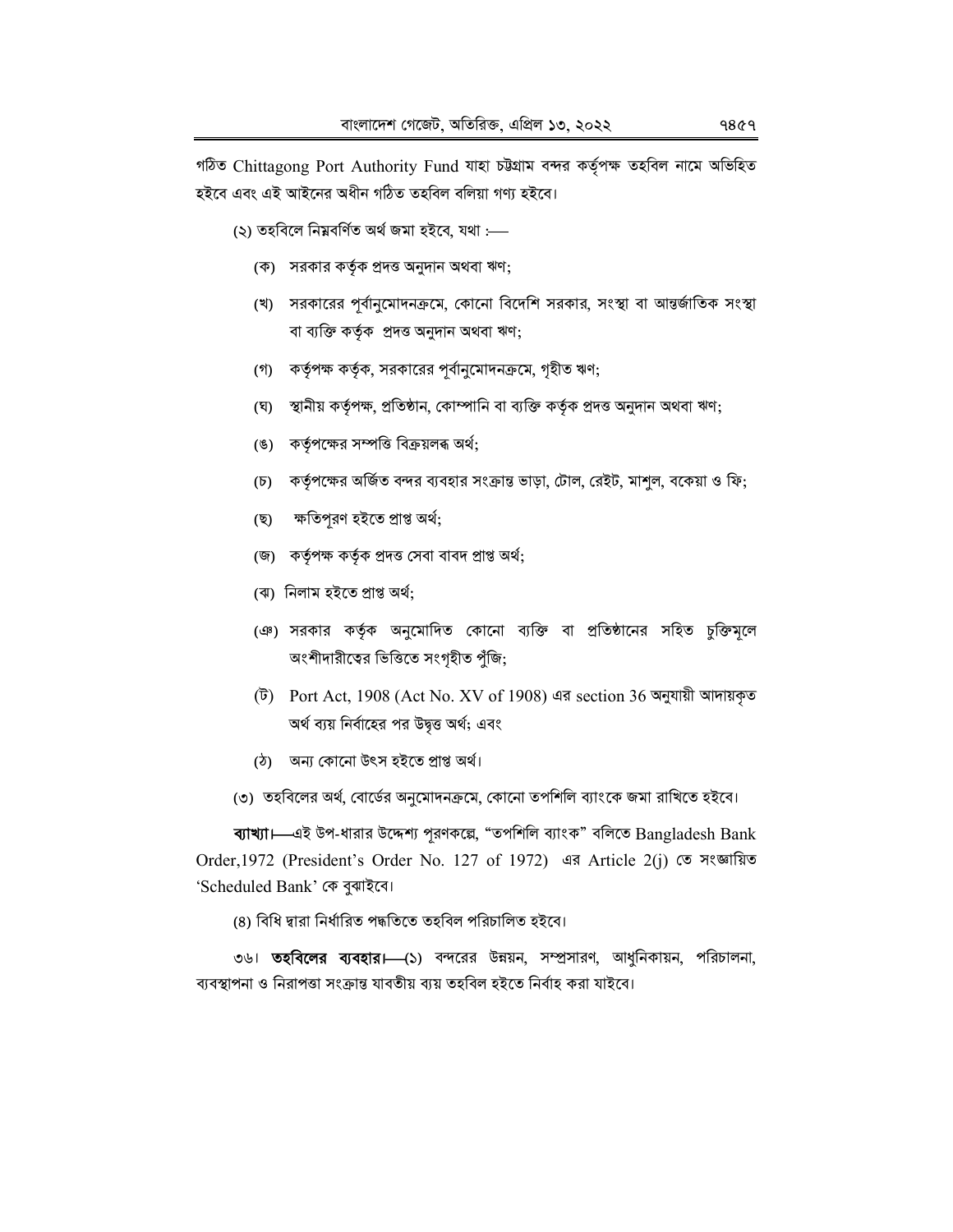(২) চেয়ারম্যান, সদস্য ও কর্মচারীগণের বেতন-ভাতা ও আনষজ্ঞিক অন্যান্য ব্যয় তহবিল হইতে নিৰ্বাহ করা যাইবে।

(৩) কর্তৃপক্ষ উহার কর্মচারী এবং বিধিতে বর্ণিত ব্যক্তিদের প্রয়োজনীয় সামাজিক সুবিধা প্রদানের জন্য শিক্ষা, স্বাস্থ্য, বাসস্থান, দক্ষতা উন্নয়ন, প্রশিক্ষণ, ক্রীড়া, বিনোদনমূলক কার্যক্রম ও নির্ধারিত অন্যান্য কার্যক্রমের ক্ষেত্রে অবকাঠামোগত উন্নয়নসহ পরিবেশের উন্নয়নের জন্যও তহবিল ব্যবহার করিতে পারিবে।

(৪) তহবিলের অর্থ ব্যয়ের ক্ষেত্রে সরকার কর্তৃক, সময় সময়, প্রণীত বিধি-বিধান ও নির্দেশনা অনুসরণ করিতে হইবে।

৩৭। **ঋণ গ্রহণের ক্ষমতা।** (১) কর্তৃপক্ষ, প্রয়োজনবোধে, সরকারের লিখিত পূর্বানুমোদনক্রমে, কোনো ব্যাংক, আৰ্থিক প্ৰতিষ্ঠান বা সরকারি প্ৰতিষ্ঠান হইতে ঋণ গ্ৰহণ করিতে পারিবে।

(২) কর্তৃপক্ষ কর্তৃক সরকারের নিকট হইতে বা সরকারের জামিনদারিত্বে কোনো ঋণ গ্রহণ করা হইলে, উক্ত ঋণের শর্তাবলি সরকার কর্তৃক নির্ধারিত হইবে।

৩৮। **বাজেট বিবরণী।**—কর্তৃপক্ষ প্রতি বৎসর সরকার কর্তৃক নির্ধারিত সময়ের মধ্যে পরবর্তী অর্থ বৎসরের বার্ষিক বাজেট বিবরণী অনুমোদনের জন্য সরকারের নিকট পেশ করিবে এবং উহাতে উক্ত অর্থবৎসরে সরকারের নিকট হইতে কর্তৃপক্ষের কি পরিমাণ অর্থের প্রয়োজন হইবে উহার উল্লেখ থাকিবে।

৩৯। **হিসাব রক্ষণ ও নিরীক্ষা ।** (১) কর্তৃপক্ষ, উহার আয়-ব্যয়ের যথাযথ হিসাব রক্ষণ করিবে এবং হিসাবের বার্ষিক বিবরণী প্রস্তুত করিবে।

(২) বাংলাদেশের মহাহিসাব-নিরীক্ষক ও নিয়ন্ত্রক, অতঃপর মহাহিসাব-নিরীক্ষক নামে অভিহিত, প্রতি বৎসর কর্তৃপক্ষের হিসাব নিরীক্ষা করিবেন এবং এতদসংশ্লিষ্ট আইনের বিধান অনুযায়ী নিরীক্ষা প্রতিবেদন দাখিল করিবেন।

(७) कर्ज़शक्ला श्ञित Bangladesh Chartered Accountants Order, 1973 (President's Order No.2 of 1973) অনুযায়ী সরকার কর্তৃক নিয়োগকৃত ২ (দুই) টি নিবন্ধিত চার্টাড একাউন্ট্যান্টস ফার্ম দ্বারা প্রতি বৎসর নিরীক্ষা করাইতে হইবে এবং উক্ত নিরীক্ষা মতামতসহ হিসাব প্রতিবেদন সরকার ও কর্তৃপক্ষের নিকট দাখিল করিতে হইবে।

(৪) উপ-ধারা (২) উল্লিখিত হিসাব নিরীক্ষার উদ্দেশ্যে মহাহিসাব-নিরীক্ষক বা তাহার নিকট হইতে এতদুদ্দেশ্যে ক্ষমতাপ্রাপ্ত কোনো ব্যক্তি কর্তৃপক্ষের সকল রেকর্ড, দলিল, দস্তাবেজ, নগদ বা ব্যাংকে গচ্ছিত অর্থ জামানত, ভান্ডার এবং অন্যবিধ সম্পত্তি পরীক্ষা করিয়া দেখিতে পারিবেন এবং প্রয়োজনে কর্তৃপক্ষের যে কোনো কর্মচারীর নিকট ব্যাখ্যা চাহিতে পারিবেন।

 $98$   $6<sub>b</sub>$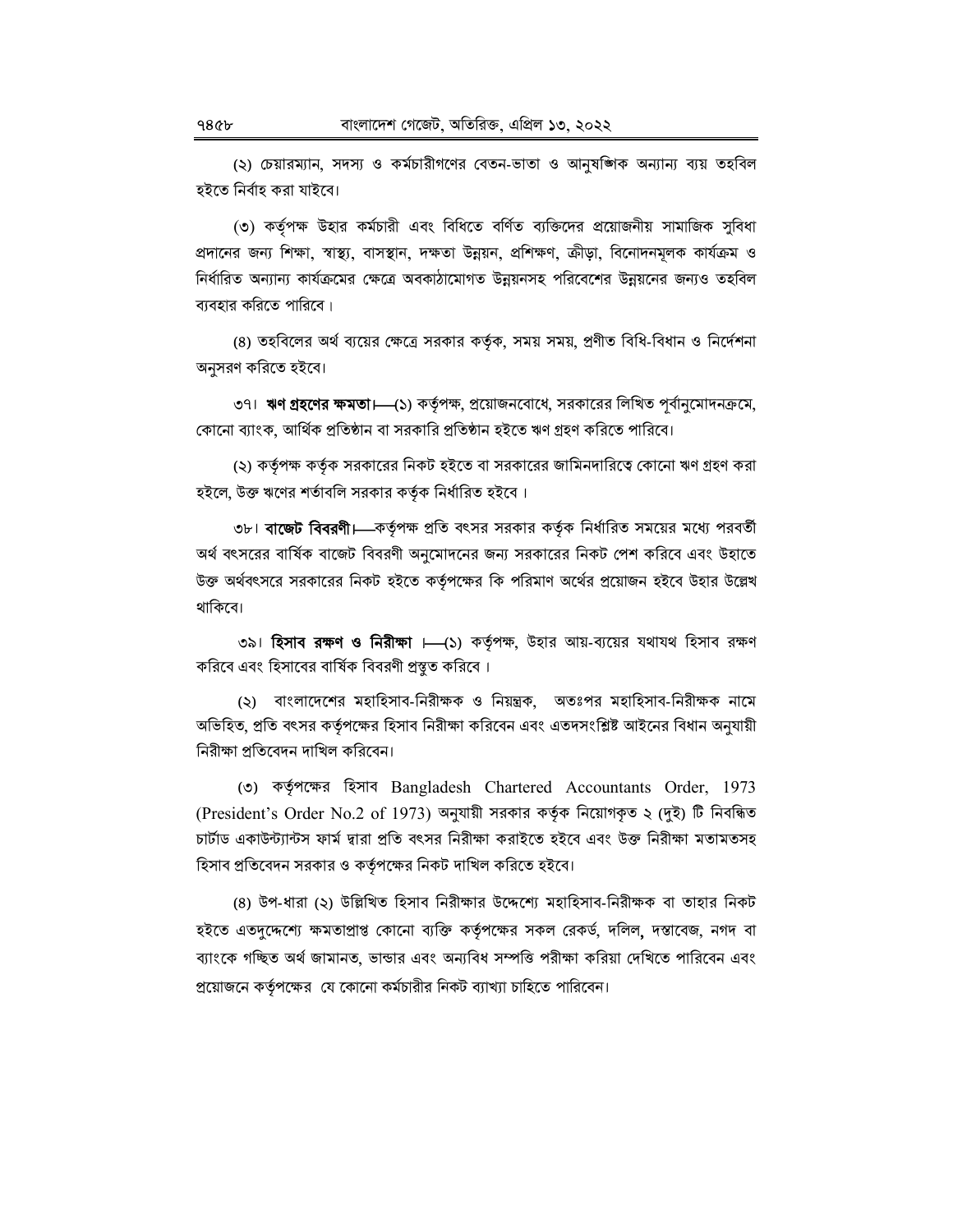### ষষ্ঠ অধ্যায়

### অপরাধ, দন্ড, ইত্যাদি

8০। দন্ড।—কোনো ব্যক্তি যদি এই আইন বা তদধীন প্ৰণীত বিধি বা প্ৰবিধানের কোনো বিধান লঙ্ঘন করেন, তাহা হইলে উক্ত লঙ্ঘন হইবে একটি অপরাধ এবং উক্ত লঙ্ঘনের জন্য কোনো সুনির্দিষ্ট দন্ড উল্লেখ না থাকিলে তজ্জন্য তিনি অনধিক ৬ (ছয়) মাস কারাদন্ড বা অনধিক ২ (দই) লক্ষ টাকা অৰ্থদণ্ড বা উভয় দণ্ডে দণ্ডিত হইবেন।

8১। **দূষণের জন্য দন্ড।**—কোনো ব্যক্তি বা জাহাজ যদি বন্দর সীমানার মধ্যে পানিতে, সৈকতে, তীরে বা ভূমিতে কোনো বর্জ্য, ছাই, তৈল বা তৈল জাতীয় পদার্থ বা অন্য কিছু নিক্ষেপ করে বা নিক্ষেপ করিবার অনুমতি প্রদান করে যাহার ফলে পানি ও পরিবেশ দষিত হয় বা জলজ প্রাণী, উদ্ভিদ প্রভৃতির ক্ষতি হয়. তাহা হইলে পরিবেশ সংরক্ষণ আইন, ১৯৯৫ (১৯৯৫ সনের ১ নং আইন) এর ধারা ১৫ এর উপ-ধারা (১) এর টেবিলের ১০ নং ক্রমিকের বিধানাবলি প্রযোজ্য হইবে।

8২। টোল, রেইট, ইত্যাদি ফীকির জন্য দন্ড।—যদি কোনো ব্যক্তি আইনগতভাবে প্রদেয় বন্দরের কোনো ভাড়া, ফি, টোল, রেইট, মাশুল বা ক্ষতিপূরণ ফাঁকি প্রদানের উদ্দেশ্যে কোনো পণ্য, জাহাজ, প্রাণী বা বাহন অপসারণ বা অপসারণের চেষ্টা করেন, বা অপসারণের জন্য Penal Code,  $1860$  (Act No. XLV of  $1860$ ) এ সংজ্ঞায়িত অর্থে অন্য কোনো ব্যক্তিকে প্ররোচিত (abet) করেন, তাহা হইলে উক্ত কার্য হইবে একটি অপরাধ এবং তজ্জন্য তিনি অনধিক ৬ (ছয়) মাস বিনাশ্রম কারাদণ্ড বা অনধিক ১ (এক) লক্ষ টাকা অর্থদণ্ড বা উভয় দণ্ডে দণ্ডিত হইবেন।

৪৩। **সম্পদের ক্ষতিপুরণ আদায়।** কর্তৃপক্ষের কর্মে নিয়োজিত ব্যক্তি ব্যতীত, কোনো জাহাজের মাস্টার, নাবিক বা উক্ত জাহাজের কর্মে নিয়োজিত কোনো ব্যক্তির অবহেলার কারণে কোনো ডক, পিয়ার বা কোনো স্থাপনা বা কর্তৃপক্ষের কোনো কর্মের ক্ষতি হইলে, উক্ত জাহাজের মালিক, মাস্টার বা প্রতিনিধির নিকট হইতে ক্ষতির পরিমাণ অনুযায়ী ক্ষতিপরণ আদায় করা যাইবে।

88। **কোম্পানি কর্তৃক অপরাধ সংঘটন।** (১) কোনো কোম্পানি কর্তৃক এই আইনের অধীন কোনো অপরাধ সংঘটিত হইলে উক্ত অপরাধের সহিত প্রত্যক্ষ সংশ্লিষ্টতা রহিয়াছে কোম্পানির এইরূপ প্রত্যেক পরিচালক, ম্যানেজার, সচিব, অংশীদার, কর্মকর্তা এবং কর্মচারী উক্ত অপরাধ সংঘটন করিয়াছেন বলিয়া গণ্য হইবেন, যদি না তিনি প্রমাণ করিতে পারেন যে উক্ত অপরাধ তাহার অজ্ঞাতসারে সংঘটিত হইয়াছে বা উক্ত অপরাধ রোধ করিবার জন্য তিনি যথাসাধ্য চেষ্টা করিয়াছেন।

## ব্যাখ্যা। এই ধারায়-

- (ক) 'কোম্পানি' অর্থে কোনো বাণিজ্যিক প্রতিষ্ঠান, অংশীদারি কারবার, সমিতি, সংঘ এবং সংগঠন: এবং
- (খ) বাণিজ্যিক প্রতিষ্ঠানের ক্ষেত্রে 'পরিচালক' অর্থে উহার কোনো অংশীদার বা পরিচালনা বোর্ডের সদস্য।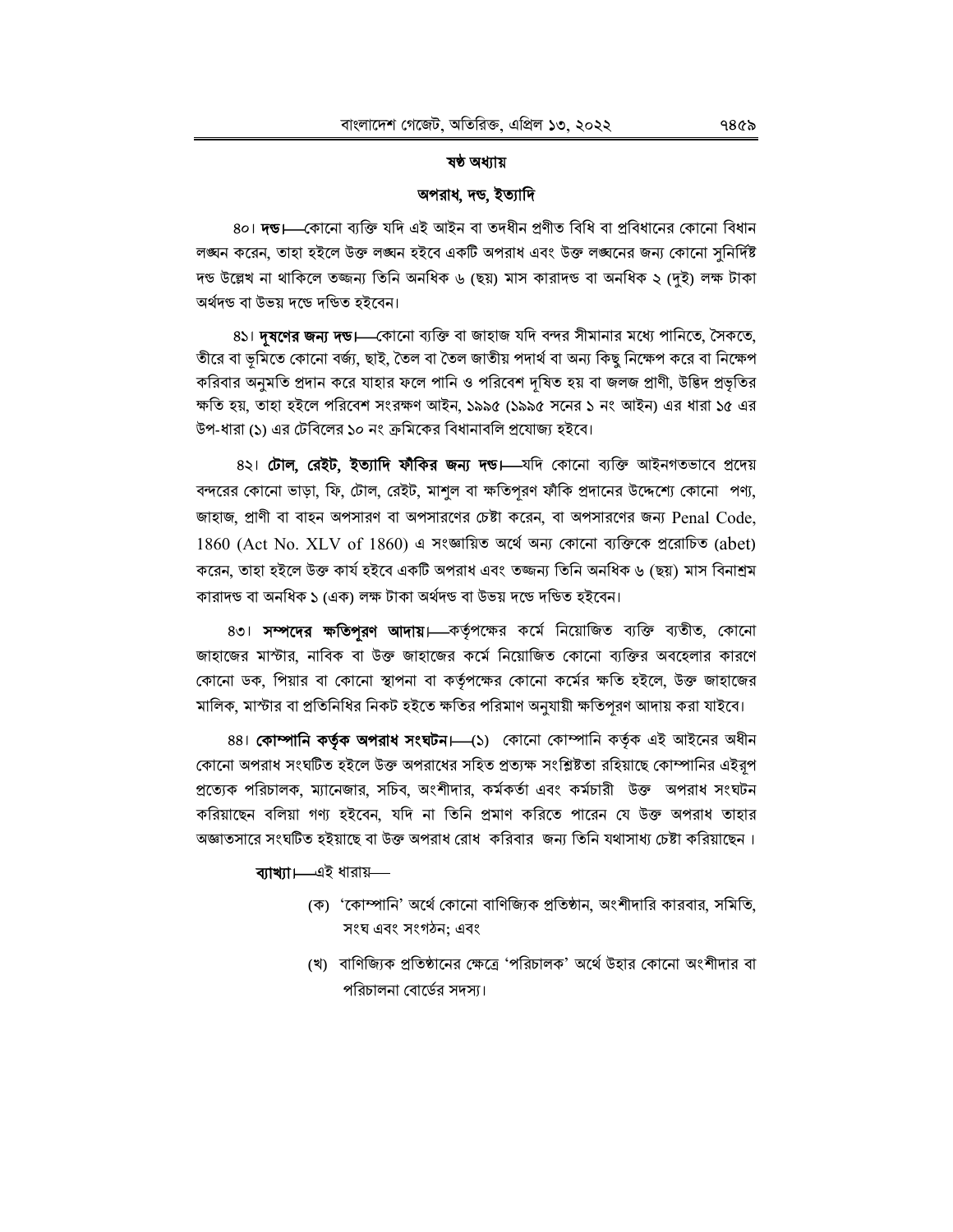(২) উপ-ধারা (১) এ উল্লিখিত কোম্পানি আইনগত ব্যক্তি সত্ত্বাবিশিষ্ট হইলে, উক্ত উপ-ধারায় উল্লিখিত ব্যক্তিকে অভিযুক্ত ও দোষী সাব্যস্ত করা ব্যতীত উক্ত কোম্পানিকে আলাদাভাবে একই কার্যধারায় অভিযুক্ত ও দোষী সাব্যস্ত করা যাইবে, তবে ফৌজদারি মামলায় উহার উপর সংশ্লিষ্ট বিধান অনুসারে অর্থদন্ড আরোপ করা যাইবে এবং প্রয়োজনে কালো তালিকাভুক্তও করা যাইবে।

৪৫। **ফৌজদারী কার্যবিধির প্রয়োগ।**—এই আইনের বিধানাবলির সহিত সঙ্গতিপূর্ণ হওয়া সাপেক্ষে, এই আইনের অধীন সংঘটিত কোনো অপরাধের তদন্ত, বিচার ও আপিল এবং অন্যান্য বিষয়ে ফৌজদারি কার্যবিধির বিধানাবলি প্রযোজ্য হইবে।

৪৬। অর্থদণ্ড আরোপের ক্ষেত্রে ম্যাজিস্ট্রেটের বিশেষ ক্ষমতা।—ফৌজদারি কার্যবিধির ধারা ৩২ এ যাহা কিছুই থাকুক না কেন, কোনো ব্যক্তির উপর এই আইনের কোনো ধারায় উল্লিখিত অর্থদণ্ড আরোপের ক্ষেত্রে একজন ম্যাজিস্ট্রেট উক্ত ধারায় উল্লিখিত অর্থদণ্ড আরোপ করিতে পারিবেন।

89। অপরাধ বিচারার্থে গ্রহণ ।—ফৌজদারি কার্যবিধিতে যাহা কিছুই থাকুক না কেন, কর্তৃপক্ষ বা তৎকৰ্তক ক্ষমতাপ্ৰাপ্ত কোনো কৰ্মকৰ্তার লিখিত অভিযোগ ব্যতীত, কোনো আদালত, এই আইনের অধীন সংঘটিত কোনো অপরাধ বিচারার্থে গ্রহণ করিবে না।

৪৮। মোবাইল কোর্টের এখতিয়ার।—এই আইনে যাহা কিছুই থাকুক না কেন, এই আইনের অধীন অপরাধসমূহ, মোবাইল কোর্ট আইন, ২০০৯ (২০০৯ সালের ৯ নং আইন) এর তপশিলভুক্ত করিয়া বিচার করা যাইবে।

### সপ্তম অধ্যায়

## কর্মচারী নিয়োগ, ইত্যাদি

৪৯। **কর্মচারী নিয়োগ, ইত্যাদি।—**(১) কর্তৃপক্ষ উহার কার্যাবলি সুষ্ঠুভাবে সম্পাদনের উদ্দেশ্যে প্রয়োজনীয় সংখ্যক কর্মচারী নিয়োগ করিতে পারিবে:

তবে শর্ত থাকে, সরকারের পূর্বানুমোদন ব্যতিরেকে কর্তৃপক্ষ কোনো কর্মচারীর পদ সৃষ্টি করিতে পারিবে না।

(২) কর্তৃপক্ষের কর্মচারীগণের নিয়োগ পদ্ধতি ও চাকরির শর্তাবলি প্রবিধান দ্বারা নির্ধারিত হইবে।

৫০। **প্রেষণে নিয়োগ, ইত্যাদি।—**সরকার, জনস্বার্থে, কর্তৃপক্ষের কোনো কর্মকর্তা বা কর্মচারীকে নৌপরিবহণ মন্ত্রণালয়ের অধীনস্থ যে, কোনো সংস্থায় এবং উক্ত সংস্থাসমূহের কোনো কর্মকর্তা বা কর্মচারীকে কর্তৃপক্ষের যে কোনো উপযুক্ত পদে প্রেষণে নিয়োগ করিতে পারিবে।

 $\alpha$ ১। জনসেবক।—কর্তৃপক্ষের চেয়ারম্যান, সদস্য এবং অন্যান্য কর্মচারীগণ Penal Code, 1860 (Act No. XLV of 1860) এর section 21 এ public servent (জনসেবক) অভিব্যক্তিটি যে অৰ্থে ব্যবহৃত হইয়াছে সেই অৰ্থে জনসেবক হিসাবে গণ্য হইবেন।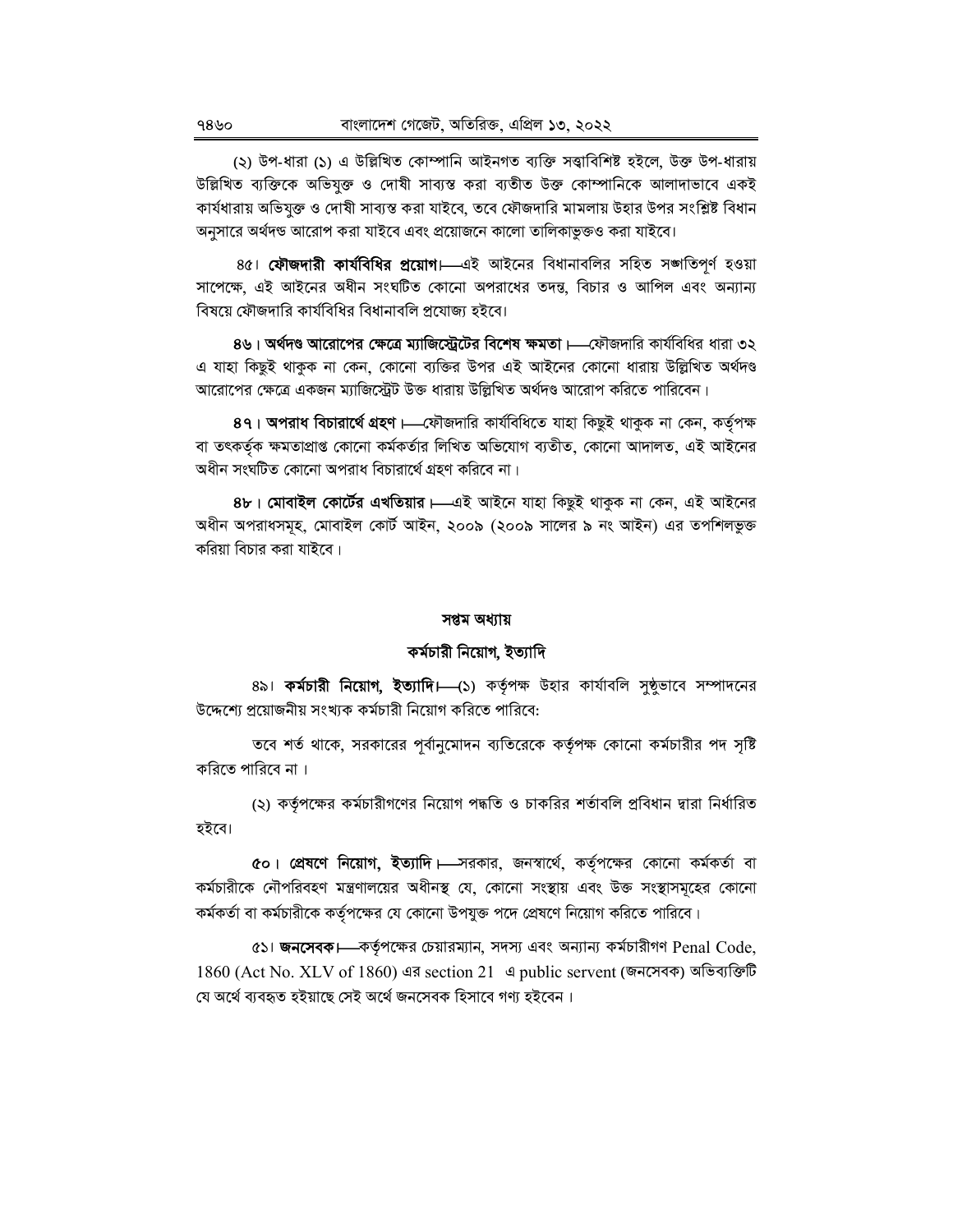৫২। **ক্ষমতা অৰ্পণ।—**বোৰ্ড, সাধারণ বা বিশেষ আদেশ দ্বারা নির্ধারিত শর্তাধীনে, উহার যেকোনো ক্ষমতা চেয়ারম্যান, সদস্য বা উহার কোনো কর্মচারীকে অর্পণ করিতে পারিবে।

# অষ্টম অধ্যায় বিবিধ

৫৩। **প্রবেশ, ইত্যাদির ক্ষমতা—**(১) এই আইনের উদ্দেশ্য পরণকল্পে, চেয়ারম্যান, সদস্য বা তৎকর্তৃক ক্ষমতাপ্রাপ্ত কোনো কর্মকর্তা বা কর্মচারী ধারা ৩ এ উল্লিখিত বন্দর সীমানায় যে কোনো স্থান, ঘরবাড়ি বা অঙ্গনে প্রবেশ, পরিদর্শন, জরিপ ও অনুসন্ধান করিতে পারিবে।

(২) উপ-ধারা (১) এর অধীন—

- (ক) কোনো স্থান, ঘরবাড়ি বা অঙ্গনে প্রবেশের পূর্বে উক্ত ভূমির মালিক বা তত্ত্বাবধায়ককে অন্যন ২৪ (চব্বিশ) ঘণ্টার নোটিশ প্রদান করিতে হইবে; এবং
- (খ) কোনো স্থান, ঘরবাড়ি বা অঙ্গনে প্রবেশের সময়কাল অবশ্যই সর্যোদয়ের পর হইতে সূর্যাস্তের পূর্ববর্তী সময়ের মধ্যে হইতে হইবে।

৫৪। কর্তৃপক্ষের জন্য জমি হকুম দখল বা অধিগ্রহণ। (১) এই আইনের উদ্দেশ্য পূরণকল্লে, কর্তৃপক্ষের কার্যাবলি সম্পাদনের নিমিত্ত কোনো ভূমি প্রয়োজন হইলে তাহা জনস্বার্থে প্রয়োজন বলিয়া বিবেচিত হইবে এবং এতদুদ্দেশ্যে উহা স্থাবর সম্পত্তি অধিগ্রহণ ও হুকুম দখল আইন, ২০১৭ (২০১৭ সনের ২১ নং আইন) এর বিধান অনুসারে কর্তৃপক্ষের জন্য হুকুম দখল বা অধিগ্রহণ করা যাইবে।

(২) এই আইনের উদ্দেশ্য পরণকল্পে, কর্তৃপক্ষ অধিগ্রহণকৃত ভূমি ব্যতীতও অন্য কোনো ভূমি ক্রয়, ইজারা, বিনিময় বা অন্য কোনো উপায়ে অর্জন এবং নিষ্পত্তি করিতে পারিবে।

 $\alpha$ । বার্ষিক প্রতিবেদন, ইত্যাদি।—(১) প্রতি অর্থ বৎসর শেষ হইবার অব্যবহিত পর কর্তৃপক্ষ তৎকর্তৃক উক্ত অর্থ বৎসরের সম্পাদিত কার্যাবলির বিবরণ এবং আয় ও ব্যয় সংবলিত একটি বার্ষিক প্রতিবেদন সরকারের নিকট পেশ করিবে।

(২) সরকার, প্রয়োজনে, কর্তৃপক্ষের নিকট হইতে উহার কার্যাবলি বা ব্যবস্থাপনা সংক্রান্ত কোনো তথ্য, পরিসংখ্যান, হিসাব-নিকাশ, টেন্ডার ডকুমেন্ট, দলিল-দস্তাবেজ পেশ করিবার জন্য বলিতে পারিবে এবং কর্তৃপক্ষ উহা সরকারের নিকট পেশ করিবে।

৫৬। **মামলা দায়েরের সীমাবদ্ধতা।**—(১) কর্তৃপক্ষের বিরুদ্ধে কোনো আদালতে মামলা দায়েরে ইচ্ছুক ব্যক্তি, তাহার নাম ঠিকানাসহ মামলা দায়েরের কারণ সংবলিত লিখিত নোটিশ কর্তৃপক্ষের নিকট দাখিল করিবার পর ১ (এক) মাস অতিবাহিত না হওয়া পর্যন্ত কর্তৃপক্ষ বা ইহার চেয়ারম্যান, সদস্য, কর্মচারী বা অন্য কোনো ব্যক্তি যিনি এই আইনের অধীন কর্তৃপক্ষের দায়িত্ব পালন ও কার্য সম্পাদন করিতেছেন তাহার বিরুদ্ধে মামলা দায়ের করিতে পারিবেন না।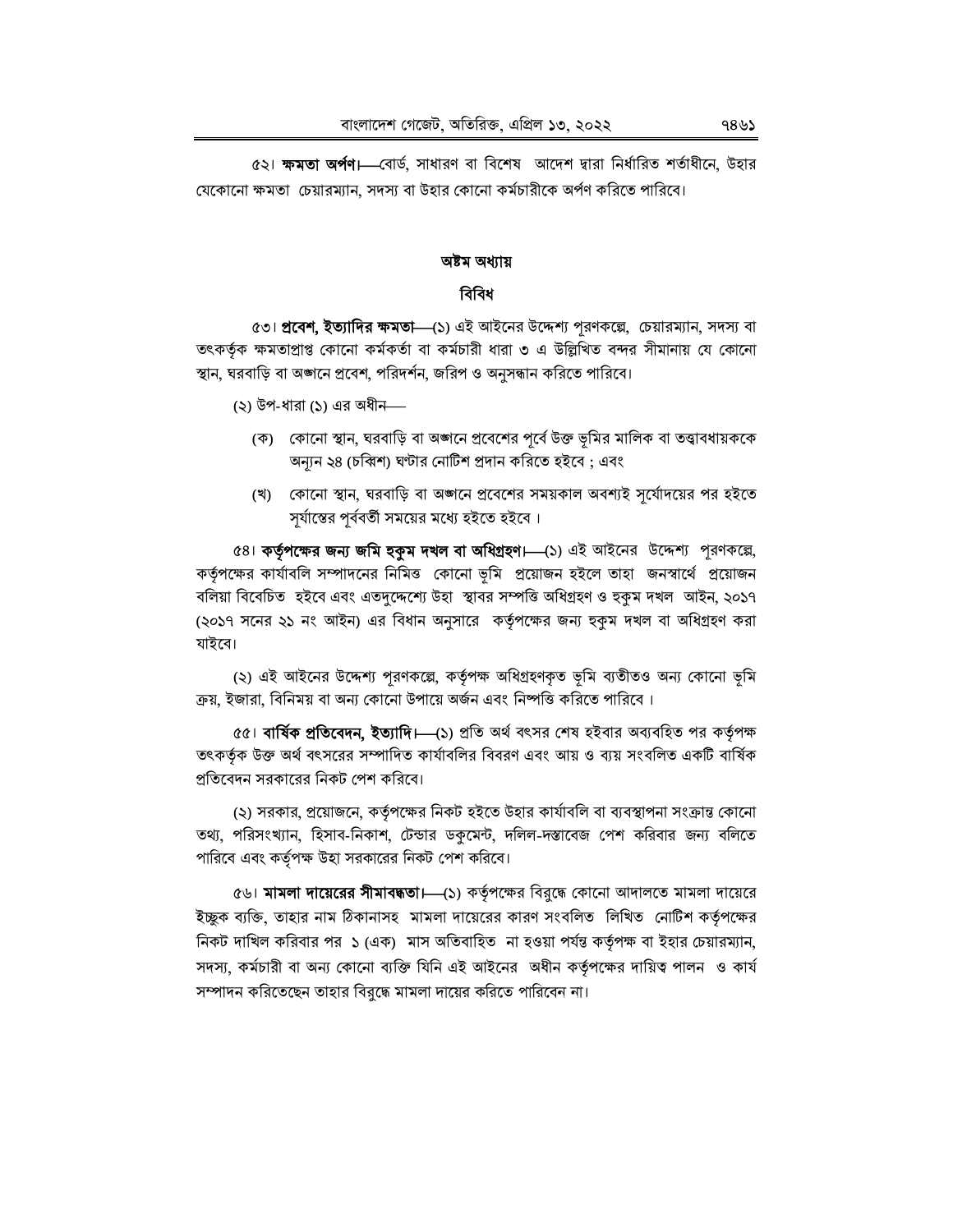(২) উপ-ধারা (১) এর অধীন কোনো মামলা দায়ের করিবার অধিকার সৃষ্টির ২ (দুই) মাসের মধ্যে মামলা দায়ের করিতে হইবে।

৫৭। দায়মুক্তি।—এই আইনের অধীন কর্তৃপক্ষের কোনো কর্মকর্তা বা কর্মচারীর সরল বিশ্বাসে কৃত কোনো কাজের ফলে কোনো ব্যক্তি ক্ষতিগ্রস্ত হইলে বা হইবার সম্ভাবনা থাকিলে বা বন্দরে স্থিত কোনো মুরিং বা অন্য কোনো সুবিধাদি ব্যবহারের ফলে কোনো জাহাজ ক্ষতিগ্রস্ত হইলে কর্তৃপক্ষ বা উহার চেয়ারম্যান বা কোনো সদস্য বা কোনো কর্মকর্তা-কর্মচারীর বিরুদ্ধে এই ব্যাপারে কোনো দেওয়ানি বা ফৌজদারি মামলা রুজু করা যাইবে না বা অন্য কোনো আইনগত কার্যধারাও গ্রহণ করা যাইবে না:

তবে শর্ত থাকে যে, এই ধারার কোনো কিছুই কর্তৃপক্ষকে উহার পক্ষ হইতে কৃত বা উহার আদেশ বা অনুমোদনের মাধ্যমে বা উহার অধীনস্থ কর্মকর্তা বা কর্মচারী কর্তৃক কৃত কোনো কার্যে ইচ্ছাকত অবহেলা বা কৰ্মকাণ্ড এই দায়মুক্তির অন্তর্ভুক্ত হইবে না।

ব্যাখ্যা—এই ধারার উদ্দেশ্য পূরণকল্পে "সরল বিশ্বাস" বলিতে অবহেলার সহিত করা হউক বা না হউক প্রকৃতপক্ষে কোনো কিছু সততার সহিত করা হইলে "সরল বিশ্বাস"-এ করা হইয়াছে বলিয়া গণ্য হইবে।

৫৮। **বিধি প্রণয়নের ক্ষমতা।** এই আইনের উদ্দেশ্য পরণকল্লে, সরকার, সরকারি গেজেটে প্রজ্ঞাপন দ্বারা, বিধি প্রণয়ন করিতে পারিবে।

৫৯। **প্রবিধান প্রণয়নের ক্ষমতা।** এই আইনের উদ্দেশ্য পূরণকল্পে, কর্তৃপক্ষ, সরকারের পূর্বানুমোদনক্রমে, সরকারি গেজেটে প্রজ্ঞাপন দ্বারা, প্রবিধান প্রণয়ন করিতে পারিবে।

৬০। **রহিতকরণ ও হেফাজত।** (১) Chittagong Port Authority Ordinance, 1976 (Ordinance No. LII of 1976), অতঃপর উক্ত Ordinance বলিয়া উল্লিখিত, এতদ্দারা রহিত করা হইল।

- (২) উপ-ধারা (১) এর অধীন রহিতকরণ সত্ত্বেও, উক্ত Ordinance এর অধীন-
	- (ক) কৃত কোনো কাৰ্য, গৃহীত কোনো ব্যবস্থা বা সূচিত কোনো কাৰ্যধারা এই আইনের অধীন কৃত, গৃহীত বা সূচিত হইয়াছে বলিয়া গণ্য হইবে; এবং
	- (খ) প্রণীত কোনো বিধি বা প্রবিধান, জারিকৃত কোনো প্রজ্ঞাপন, প্রদত্ত কোনো আদেশ, নির্দেশ, অনুমোদন, সুপারিশ, প্রণীত সকল পরিকল্পনা বা কার্যক্রম এবং অনুমোদিত সকল হিসাব বিবরণী ও বার্ষিক প্রতিবেদন উক্তরূপ রহিতকরণের অব্যবহিত পূর্বে বলবৎ থাকিলে, এই আইনের কোনো বিধানের সহিত অসঙ্গতিপূর্ণ না হওয়া সাপেক্ষে, এই আইনের অনুরূপ বিধানের অধীন প্রণীত, জারিকৃত, প্রদত্ত এবং অনুমোদিত বলিয়া গণ্য হইবে এবং মেয়াদ শেষ না হওয়া পর্যন্ত বা এই আইনের অধীন রহিত বা সংশোধিত না হওয়া পর্যন্ত বলবৎ থাকিবে।